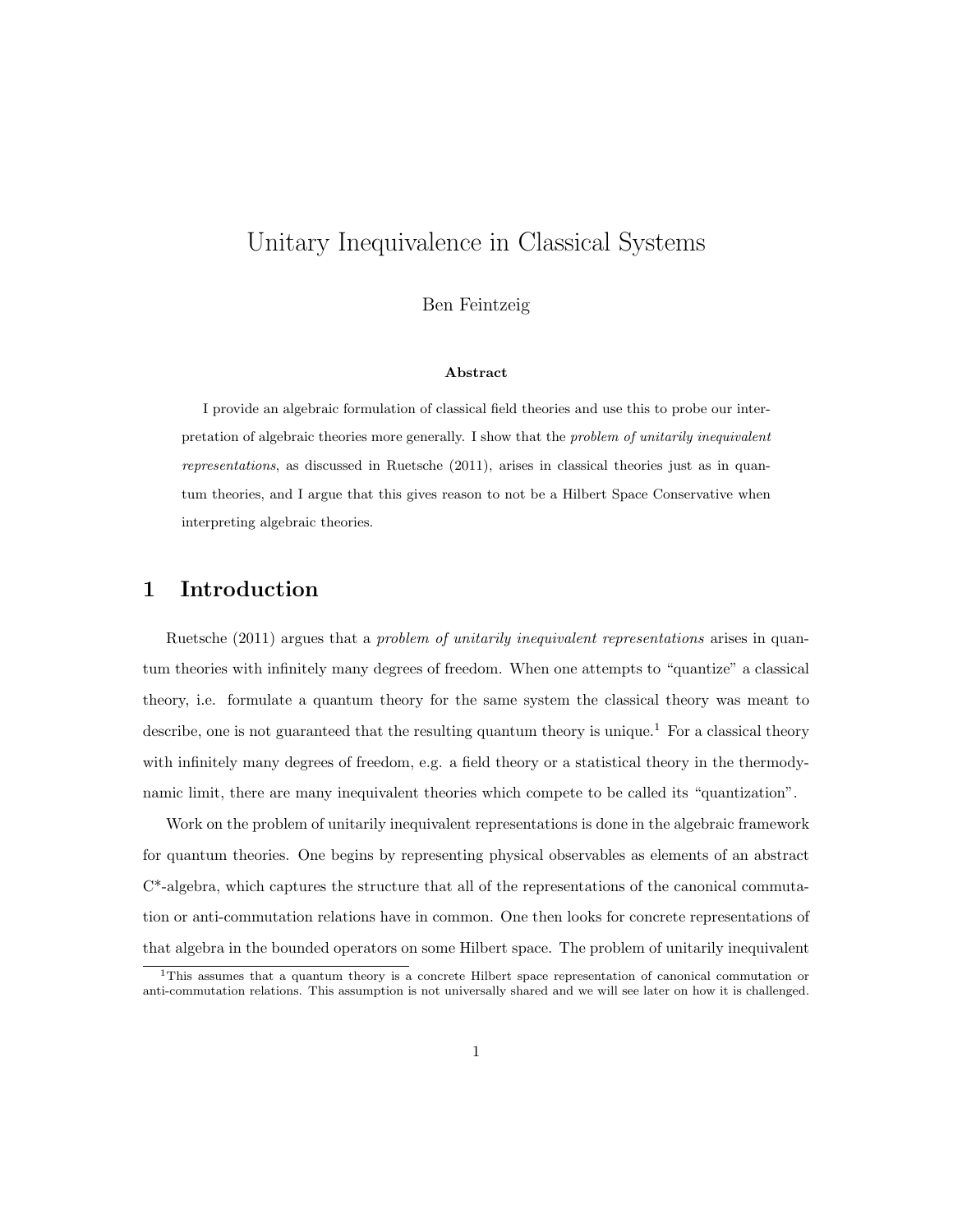representations forces us to make a choice in interpreting the algebraic formalism. Either one takes the algebraic formulation as basic, and becomes an Algebraic Imperialist, or else one privileges a particular Hilbert space representation as a Hilbert Space Conservative.<sup>2</sup>

This paper investigates the algebraic formalism itself for the purpose of assessing these interpretive options. I will step back from the specific details of quantum theory, whose understanding is already so controversial, and shift to the simpler context of classical field theory. As is already known,<sup>3</sup> one can use the very same algebraic formalism previously mentioned to describe classical theories as well as quantum ones. Since the interpretation of classical field theory is at the very least better understood and better agreed upon than that of quantum mechanics, this suggests that we can use classical field theory to probe our understanding of the abstract algebraic formalism. This paper uses an algebraic reformulation of classical field theory as a concrete case in order to investigate whether similar interpretive and foundational issues arise in the classical case as in the quantum case, and whether natural solutions are suggested in the classical case.

There is a tradition in philosophy of physics, specifically in the philosophy of space and time, of translating our previous theories into the language of our current theories for the purpose of assessing what precisely is novel about our new theories. For example, many use Newton-Cartan theory (geometrized Newtonian gravitation) as a way of translating classical Newtonian gravitation into a framework in which one can compare it with general relativity. Upon doing so, one finds that at least some of the things that have been said were distinctive features of general relativity turn out to be features of Newton-Cartan theory as well (see, e.g. Weatherall 2011). The purpose of this paper is to make a similar point about the relationship between quantum field theory and classical field theory. While many have argued that the problem of unitarily inequivalent representations is a conceptual problem for quantum theories with infinitely many degrees of freedom, I will argue that the mathematical features that lead to this problem are not distinctive of quantum theories. Furthermore, I will argue that looking at the classical case helps us understand just what the problem is and how to go about looking for solutions.

<sup>2</sup> I take this terminology from Ruetsche (2011, Ch. 6), who adapts it from Arageorgis (1995).

<sup>&</sup>lt;sup>3</sup>It has for some time now been accepted that abelian algebras may be used to represent the observables of a classical system (e.g. Summers & Werner 1987, 2441), but it was not until recently that such a formulation was made explicit (Brunetti et al. 2012).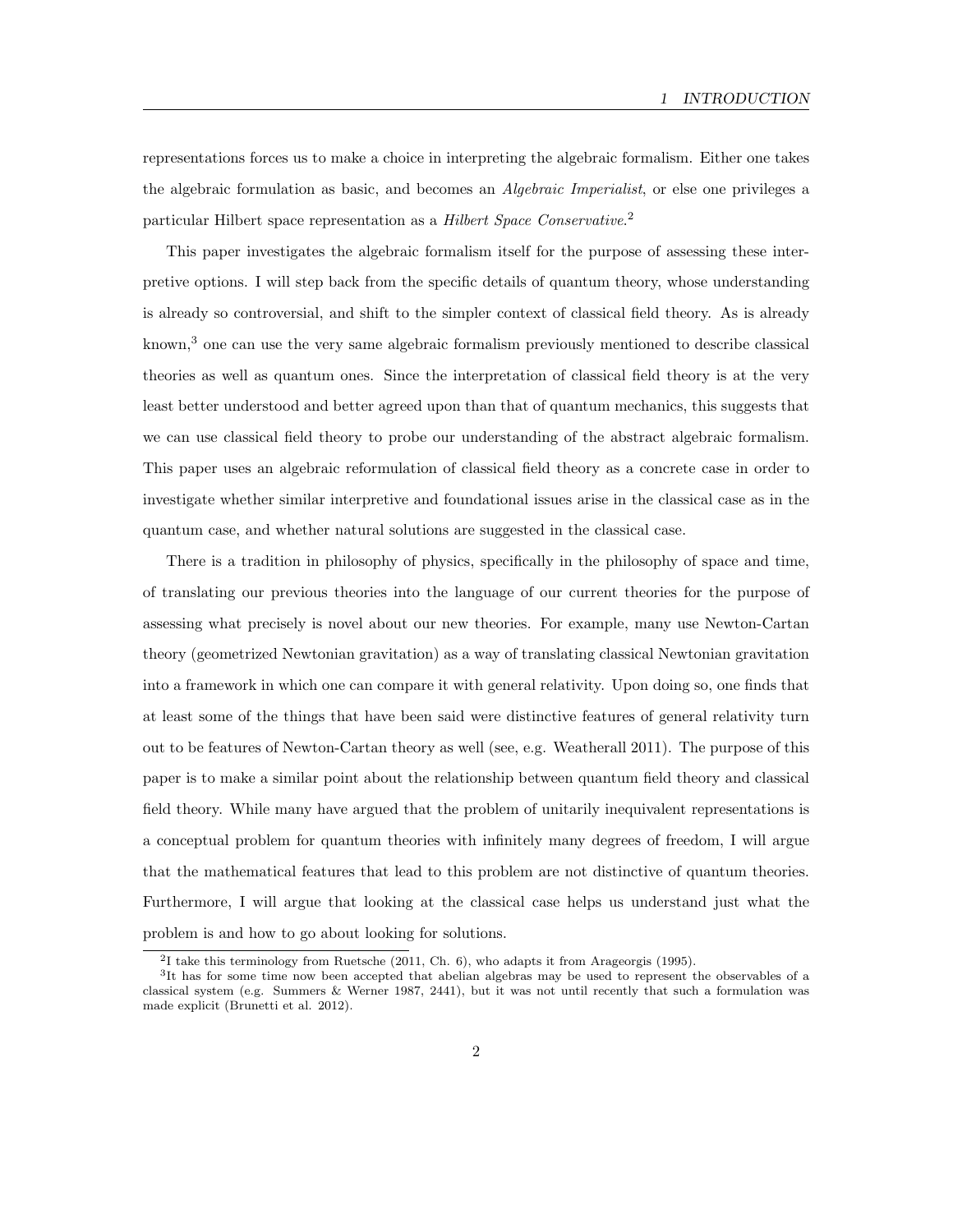I will show that the problem of unitarily inequivalent representations arises in the algebraic formulation of classical field theories just as it arises in quantum theories.<sup>4</sup> More specifically, I will show that in classical theories, the GNS representations for any two distinct pure states are unitarily inequivalent. In a certain sense, the problem is even more pressing in the classical case. However, there is another sense in which it is not a problem at all in the classical case because its solution is obvious. I will argue that the position of Hilbert Space Conservatism (as extended to classical field theories) is untenable, so the obvious solution to the problem is to not be a Hilbert Space Conservative. Furthermore, I will show that the standard argument against Algebraic Imperialism fails in the classical context. To the extent that this moral concerning the algebraic formalism carries over from the classical case to the quantum case, one also ought not be a Hilbert Space Conservative about algebraic quantum theory.<sup>5</sup> The mathematical results displayed in my argument are not new, but their significance seems to have been overlooked. I believe it is worthwhile to present them in this new light if only because they help us to understand issues that have previously been puzzling to some of those attempting to understand the algebraic formalism.

## 2 Preliminaries

### 2.1 Algebraic Quantum Field Theory

Here we introduce the basic concepts of algebraic quantum field theory.<sup>6</sup> One begins with a net of algebras, which is an association of a unital  $C^*$ -algebra  $\mathfrak{A}(O)$ , called a *local algebra of observables*, to each suitable<sup>7</sup> open bounded region O of some spacetime  $\mathcal M$ 

 $O \mapsto \mathfrak{A}(O)$ 

<sup>4</sup>By this, I do not mean to assert that unitarily inequivalent representations in classical theories bear the same interpretation outlined above. In particular, I do not mean that there is some kind of non-uniqueness in our description of classical theories or that we have competing versions of classical theories. Rather, I mean that analogous technical results hold in the classical case that force us to reconsider our interpretive options.

<sup>&</sup>lt;sup>5</sup>In this paper I will not examine the arguments against Algebraic Imperialism in the quantum case, which some might see as arguments in favor of Hilbert Space Conservatism. See Feintzeig (2015) for an examination of those arguments.

 $6$ For more on operator algebras, see Kadison & Ringrose (1997) and Sakai (1971). For more on the algebraic formalism and axioms of algebraic quantum field theory, see Halvorson (2006) and Ruetsche (2011, ch. 4).

<sup>7</sup>For example, one might restrict attention to only open double cones (see, e.g. Halvorson 2006, 740)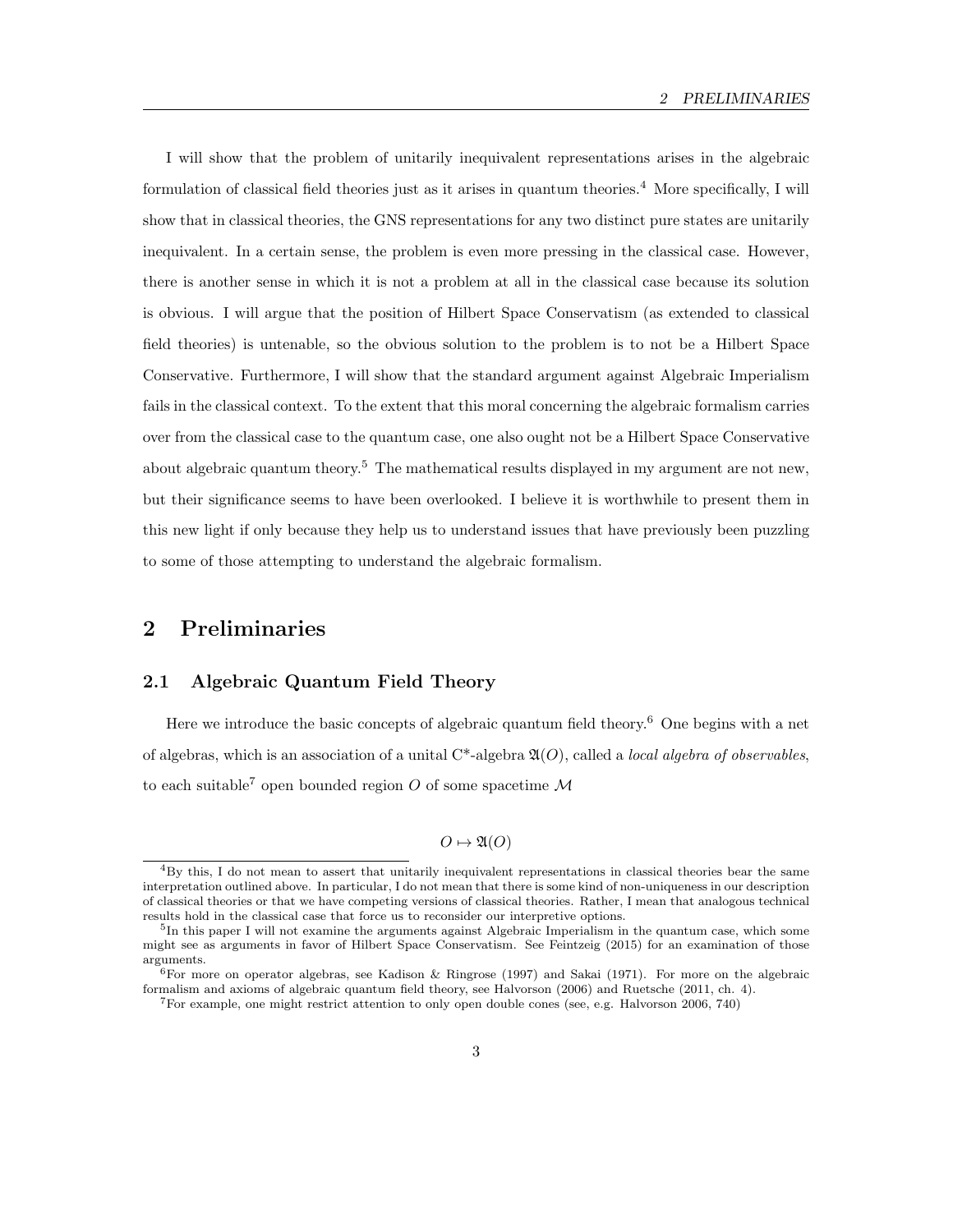This net of C<sup>\*</sup>-algebras bears the following initial interpretation: each self-adjoint element of  $\mathfrak{A}(O)$ corresponds to a possible local observable, a quantity measurable within  $O$ . This net of algebras is required to satisfy a number of general axioms, including

**Isotony:** If 
$$
O_1 \subseteq O_2
$$
, then  $\mathfrak{A}(O_1) \subseteq \mathfrak{A}(O_2)$ .

Isotony guarantees that the net  $\mathfrak{A}(O)$  has an inductive limit  $\mathfrak{A}$ , called the *quasilocal algebra*:

$$
\mathfrak{A}=\overline{\bigcup_{O\subseteq\mathcal{M}}\mathfrak{A}(O)}
$$

A state is a positive, normalized linear functional  $\omega$  on  $\mathfrak{A}$ . A state  $\omega$  bears the following initial interpretation: for each self-adjoint  $A \in \mathfrak{A}$ , the number  $\omega(A)$  is the expectation value for a measurement of the observable corresponding to A in the state  $\omega$ .

Importantly, this algebraic formalism translates back into the familiar Hilbert space theory once we are given a state. A representation of a C\*-algebra  $\mathfrak{A}$  is a pair  $(\pi, \mathcal{H})$ , where  $\pi : \mathfrak{A} \to \mathcal{B}(\mathcal{H})$  is a  $*$ -homomorphism into the bounded linear operators on some Hilbert space  $H$ . One of the most fundamental results in the theory of C\*-algebras, known as the GNS theorem, asserts that for each state  $\omega$  on  $\mathfrak{A}$ , there exists a representation  $(\pi_{\omega}, \mathcal{H}_{\omega})$  of  $\mathfrak{A}$ , known as the GNS representation for  $\omega$ , and a (cyclic) vector  $\Omega_{\omega} \in \mathcal{H}_{\omega}$  such that for all  $A \in \mathfrak{A}$ ,

$$
\omega(A) = \langle \Omega_{\omega}, \pi_{\omega}(A) \Omega_{\omega} \rangle
$$

One may find representations of  $\mathfrak A$  on different Hilbert spaces, and in this case one wants to know when these can be understood as "the same representation". This notion of "sameness" is given by the concept of unitary equivalence:<sup>8</sup> two representations  $(\pi_1, \mathcal{H}_1)$  and  $(\pi_2, \mathcal{H}_2)$  are unitarily equivalent if there is a unitary mapping  $U : \mathcal{H}_1 \to \mathcal{H}_2$  which intertwines the representations, i.e. for each  $A \in \mathfrak{A}$ ,

$$
U\pi_1(A)=\pi_2(A)U
$$

 $8$ See Ruetsche (2011, Ch. 2.2) and Clifton & Halvorson (2001, Sec. 2.2-2.3) for more on unitary equivalence as a notion of "sameness of representations."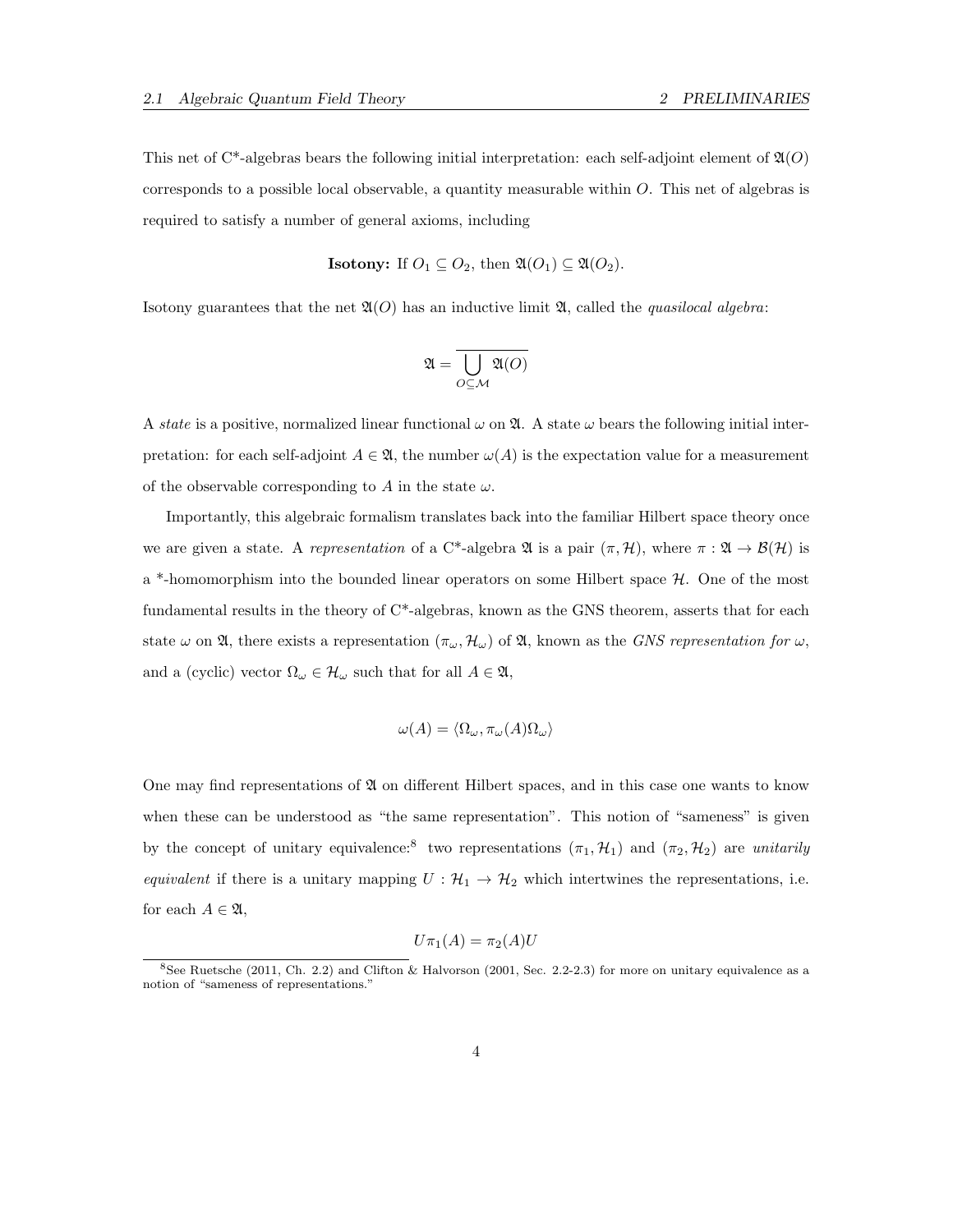The specified unitary mapping U sets up a way of translating between density operator states on  $\mathcal{H}_1$  and density operator states on  $\mathcal{H}_2$ , and between observables in  $\mathcal{B}(\mathcal{H}_1)$  and observables in  $\mathcal{B}(\mathcal{H}_2)$ . The GNS representation for a state  $\omega$  is unique in the sense that any other representation  $(\pi, \mathcal{H})$ of  $\mathfrak A$  containing a cyclic vector corresponding to  $\omega$  is unitarily equivalent to  $(\pi_\omega, \mathcal{H}_\omega)$ .

What has been said until now has not depended at all on the structure associated with the spacetime  $M$ . Now we restrict attention to a spacetime with an affine structure. For our purposes, this could be either relativistic Minkowski spacetime or classical Newtonian spacetime. All that matters is that we have an associated vector space  $G$ , which can be thought of as the translation group of that spacetime. To make the algebraic structure of the theory compatible with this affine structure of the spacetime, one employs a further axiom:<sup>9</sup>

**Translation Covariance:** There is a representation  $x \mapsto \alpha_x$  of the translation group G into the automorphism group of  $\mathfrak A$  such that for all  $O\subseteq\mathcal M$ 

$$
\alpha_x(\mathfrak{A}(O)) = \mathfrak{A}(O+x)
$$

Translation covariance tells us that translating our algebra via the automorphism  $\alpha_x$  will get us the same result as translating our region of spacetime and looking at the algebra associated with the new region. A vacuum state<sup>10</sup> is a state  $\omega_0$  on the quasilocal algebra  $\mathfrak A$  which is invariant under the translation group, i.e. for each  $x \in G$ ,  $\omega_0 \circ \alpha_x = \omega_0$ . One often works in a *vacuum representation*  $(\pi_{\omega_0}, \mathcal{H}_{\omega_0})$ , the GNS representation of  $\mathfrak{A}$  in a chosen vacuum state  $\omega_0$ .

### 2.2 Algebraic Classical Field Theory

We now apply the concepts and constructions of the algebraic formalism to classical field theories. This is an attempt to translate classical field theory into a framework in which it can be compared with quantum field theory. We do not claim that the algebraic formalism provides the

 $9$ For more on Translation Covariance and translation-invariant states, see Ruetsche (2011, 105-106) and Halvorson (2006, Sec. 2.2).

 $10$ For the purposes of this paper, I take this as a definition of vacuum states. One might insist that translationinvariance is merely a necessary condition for being a vacuum state. If so, one can simply substitute "translationinvariant" every time I say "vacuum".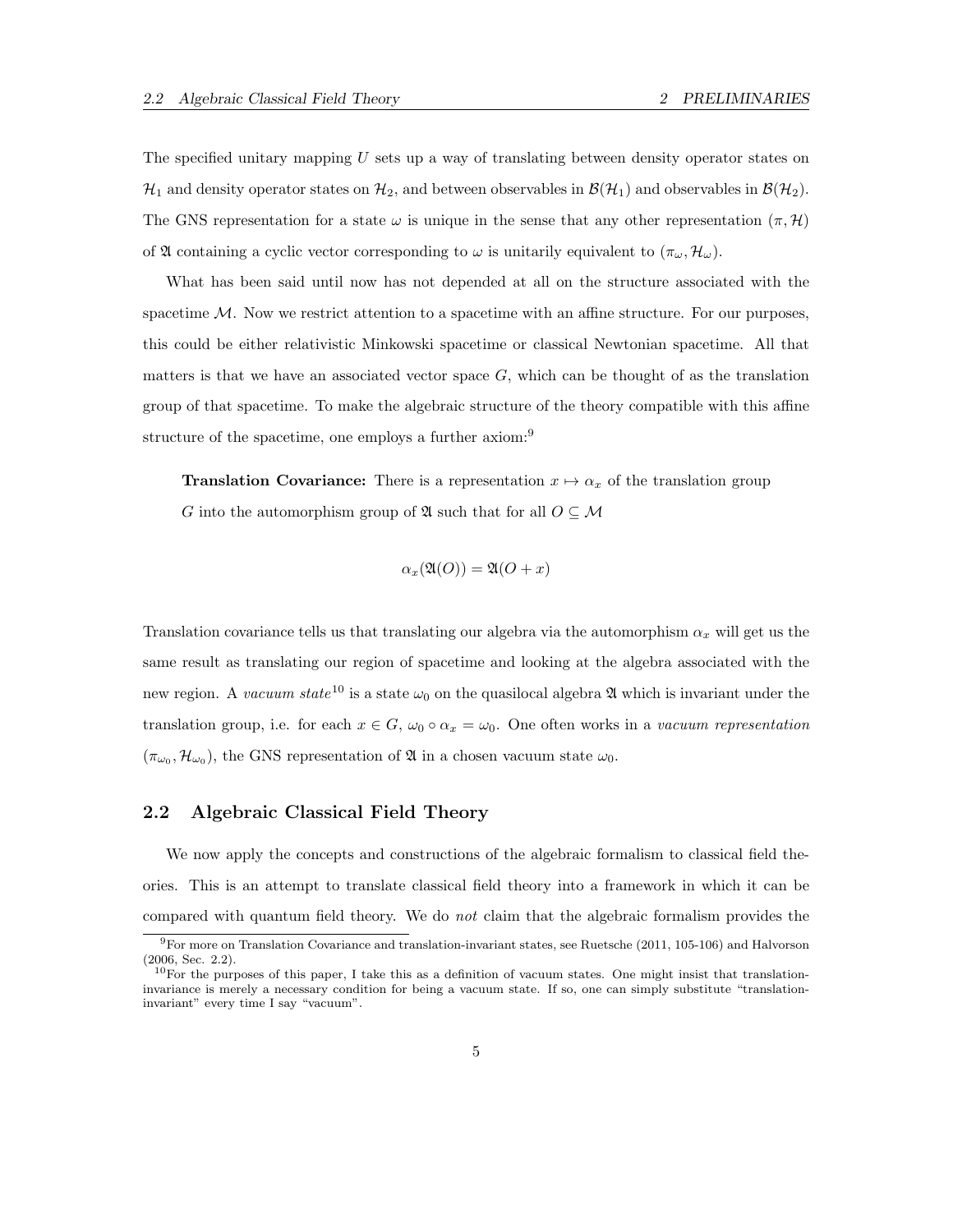best or most useful way of understanding classical field theory for all purposes, or even that it captures the full, rich structure of the classical theory. As such, one might worry that the algebraic setting is artificial in the classical case, and that we might want to interpret the formalism differently here than in quantum theories. I will have more to say about the differences between the classical and quantum case below, but for now I note that all I require for my arguments is that quantum and classical theories share a background of very weak interpretive assumptions—namely, that observables correspond to quantities that we can measure of our system and states assign expectation values to those observables.

This weak interpretive background has made the practice of translating classical theories into the algebraic language common and fruitful among researchers investigating the boundary between the classical and the quantum. For example, Summers & Werner (1987) prove algebraic results about the status of the Bell inequalities when classical and quantum systems are coupled, and Landsman (1998, 2006) reviews techniques for understanding algebraic classical theories as the appropriate limits of quantum theories, e.g. using deformation quantization. In order for this practice to make sense, we need to be able to understand classical and quantum theories in a unified framework. Doing so will give us the tools we need here to compare classical field theory with quantum field theory and in particular to analyze the significance of unitarily inequivalent representations.

We restrict ourselves for simplicity and concreteness to the algebraic formulation of the classical theory of a real scalar field<sup>11</sup>  $\varphi : \mathcal{M} \to \mathbb{R}$ . Each such smooth field  $\varphi \in C^{\infty}(\mathcal{M})$  represents a possible configuration of our system. Thus, we take an appropriate subcollection<sup>12</sup>  $\mathcal{U} \subseteq C^{\infty}(\mathcal{M})$  (say, of solutions to some partial differential equation) to be our configuration space. Observables in this theory will be functions  $f: U \to \mathbb{C}$  (Landsman, 1998, 1). Each such observable f corresponds to a possible measurable quantity of the system, and  $f(\varphi)$  is the value that we would measure if the

 $11$ One could generalize by repeating these constructions for smooth sections of an arbitrary vector bundle over M. <sup>12</sup>Some technical caveats about "appropriate" configuration spaces: first, we require that  $U$  be closed under translations (see footnote 15). Second, we also would like to put a topology on  $U$  so that we can restrict attention to observables that are continuous fundtions on  $\mathcal U$  (see footnote 14).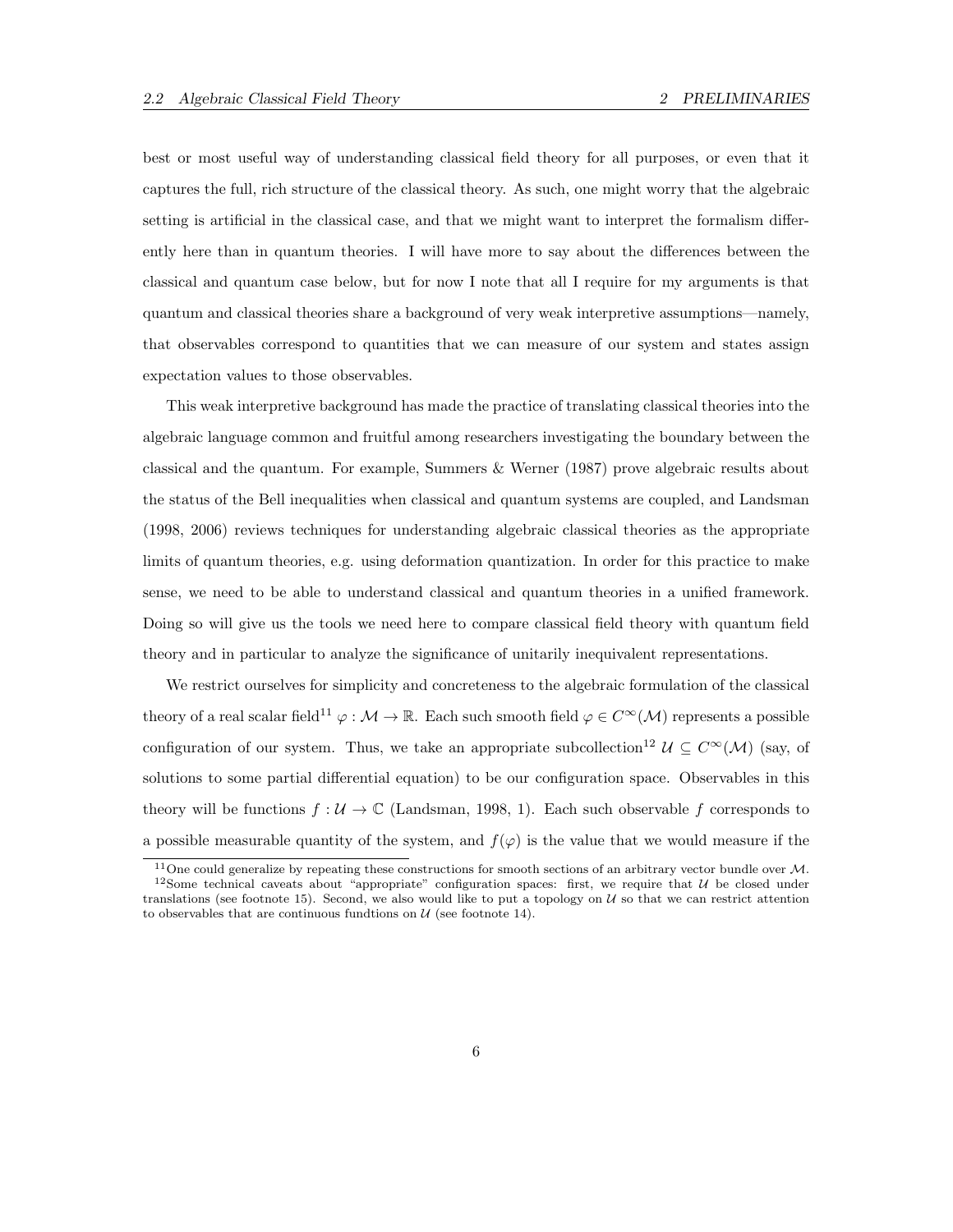actual field configuration were  $\varphi$ . The observables form a C<sup>\*</sup>-algebra with operations defined by

$$
(fg)(\varphi) := f(\varphi) \cdot g(\varphi)
$$

$$
(f+g)(\varphi) := f(\varphi) + g(\varphi)
$$

$$
f^*(\varphi) := \overline{f(\varphi)}
$$

for all  $f, g: \mathcal{U} \to \mathbb{C}^{13}$ 

One may pick out the local observables (which form a C\*-algebra with the operations defined above suitably restricted) to a given region  $O \subseteq M$ , and thereby define the net of observables, according to the following rule:

**Definition 1.** (Classical Net) An observable  $f: \mathcal{U} \to \mathbb{C}$  is in  $\mathfrak{A}(O)$ , and said to be local to O, iff for all  $\varphi, \varphi' \in \mathcal{U}$  such that  $\varphi_{|\overline{O}} = \varphi'_{|}$  $\int_{\overline{\mathcal{O}}}$ , we have  $f(\varphi) = f(\varphi')$ .

This definition fits with our intuitive understanding of what it means for an observable to be local an observable f is local to O just in case the value of f on any field configuration  $\varphi$  depends only on the values  $\varphi$  takes within O (or on the boundary of O). The following proposition shows that one can take the inductive limit of the classical net to obtain the classical quasilocal algebra A.

**Proposition 1.** The classical net satisfies Isotony, i.e. if  $O_1 \subseteq O_2$ , then  $\mathfrak{A}(O_1) \subseteq \mathfrak{A}(O_2)$ .

*Proof.* Suppose  $O_1 \subseteq O_2$  and choose any  $f \in \mathfrak{A}(O_1)$ . For any  $\varphi, \varphi' \in \mathcal{U}$ , if  $\varphi_{\vert O_2} = \varphi'_{\vert O_2}$  $\sqrt{\overline{O_2}}$ , then  $\varphi_{|\overline{O_1}} = \varphi_1'$  $\int_{\overline{|O_1}}$ , and therefore  $f(\varphi) = f(\varphi')$ , which shows that  $f \in \mathfrak{A}(O_2)$ .  $\Box$ 

One can also define a representation of the translation group  $\alpha_x$  on  $\mathfrak A$  (via an intermediary group  $\beta_x$  acting on U) as follows. For each  $x \in G$ , define  $\beta_x : U \to U$  by

$$
\beta_x(\varphi)(p) := \varphi(p+x)
$$

<sup>&</sup>lt;sup>13</sup>If one wishes, one may restrict attention to the continuous functions with respect to some appropriate topology. For example, one may use the compact-open topology or the Whitney topology (Brunetti et al. 2012). Furthermore, one must restrict attention to bounded functions so that the supremum norm is well defined everywhere on the algebra.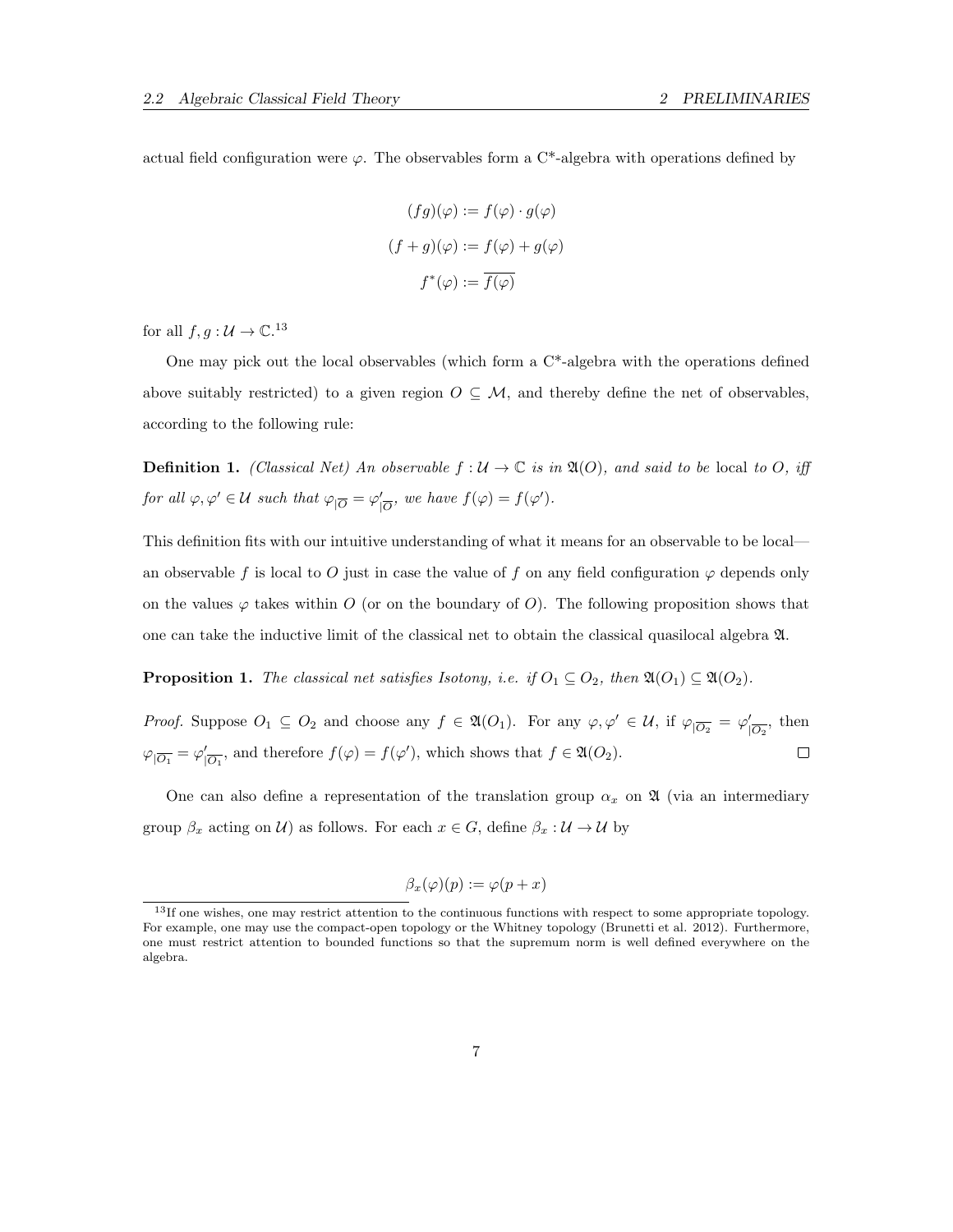for all  $\varphi \in \mathcal{U}$  and  $p \in \mathcal{M}$ .<sup>14</sup> Then for each  $x \in G$ , define  $\alpha_x : \mathfrak{A} \to \mathfrak{A}$  by

$$
\alpha_x(f)(\varphi) := f(\beta_x(\varphi))
$$

for all  $f \in \mathfrak{A}$  and  $\varphi \in \mathcal{U}$ .

**Proposition 2.** The classical net satisfies Translation Covariance, i.e.  $f \in \mathfrak{A}(O)$  iff  $\alpha_x(f) \in \mathfrak{A}(O+x).$ 

*Proof.* Suppose  $f \in \mathfrak{A}(O)$ . Then given any two  $\varphi, \varphi' \in \mathcal{U}$ , if  $\varphi_{\vert \overline{O+x}} = \varphi'_{\vert}$  $\sqrt{\overline{O+x}}$ , then for any  $p \in O$ ,

$$
\beta_x(\varphi)(p) = \varphi(p+x) = \varphi'(p+x) = \beta_x(\varphi')(p)
$$

and so  $\beta_x(\varphi)|_{\overline{O}} = \beta_x(\varphi')_{|\overline{O}}$ . It follows that

$$
\alpha_x(f)(\varphi) = f(\beta_x(\varphi)) = f(\beta_x(\varphi')) = \alpha_x(f)(\varphi')
$$

which shows that  $\alpha_x(f) \in \mathfrak{A}(O+x)$ . The other direction follows similarly.

Given this representation of the translation group, we can identify vacuum states. Each determinate field configuration  $\varphi \in \mathcal{U}$  defines a state  $\omega_{\varphi}$  on  $\mathfrak{A}$  by

$$
\omega_{\varphi}(f) := f(\varphi)
$$

for all  $f \in \mathfrak{A}$ . If  $\varphi$  is a constant determinate field configuration, then it is invariant under the translation group  $\beta_x$ , because for all  $p \in \mathcal{M}$ ,  $\beta_x(\varphi)(p) = \varphi(p+x) = \varphi(p)$ . It follows that  $\omega_{\varphi}$  is invariant under the translation group  $\alpha_x$ , because for all  $f \in \mathfrak{A}$ ,

$$
\omega_{\varphi}(\alpha_x(f)) = \alpha_x(f)(\varphi) = f(\beta_x(\varphi)) = f(\varphi) = \omega_{\varphi}(f)
$$

 $\Box$ 

<sup>&</sup>lt;sup>14</sup>For this definition to make sense, we must require that U is closed under translations, i.e. if  $\varphi \in U$ , then  $\beta_x(\varphi) \in \mathcal{U}.$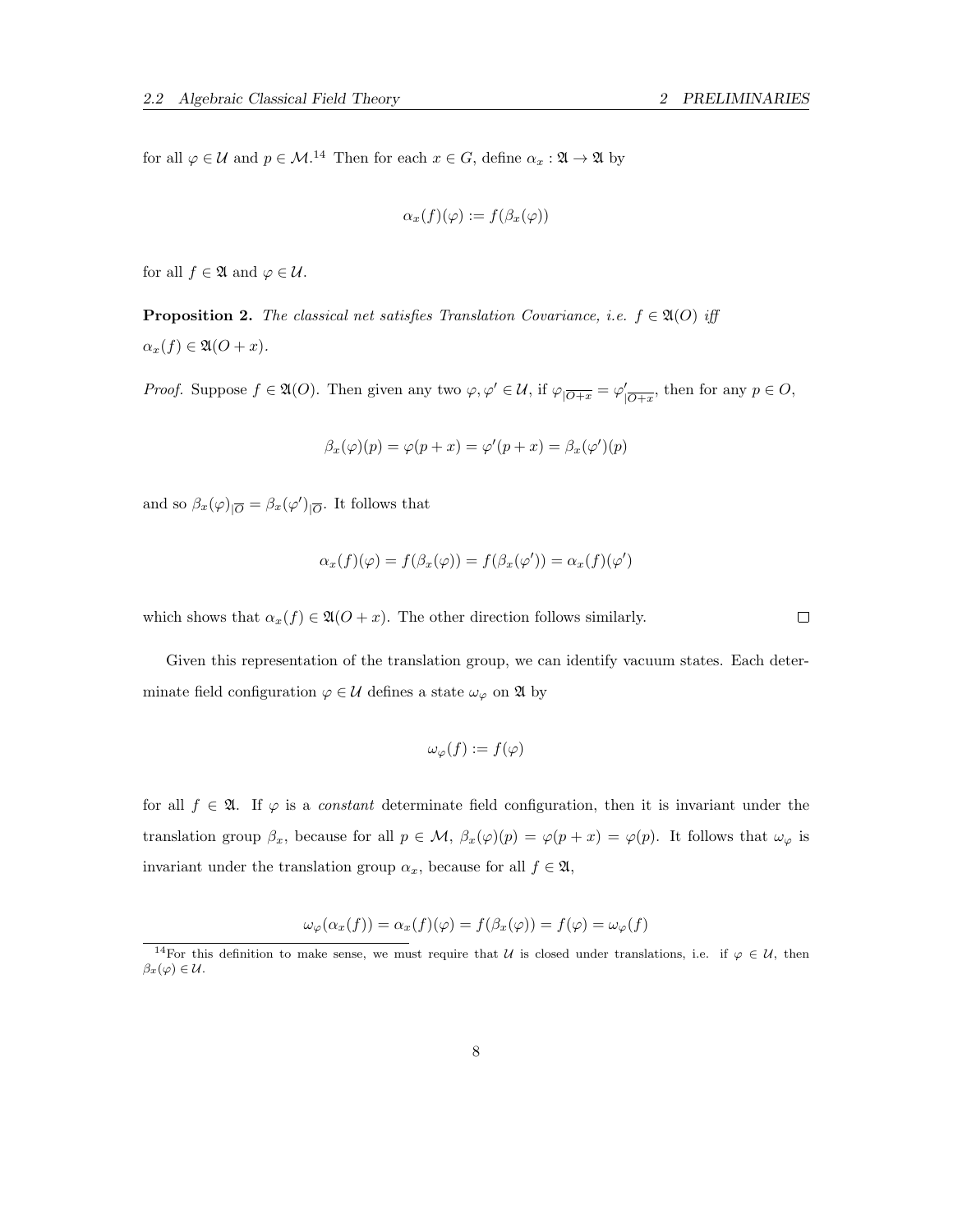Thus any constant determinate field configuration defines a vacuum state on the quasilocal algebra. One intuitive choice of vacuum state corresponds to the determinate constant field configuration  $\varphi_0 = 0$ . Just as in algebraic quantum field theory, once one has chosen a vacuum state by choosing a constant field configuration  $\varphi \in \mathcal{U}$ , one can work in its corresponding vacuum representation. We shall investigate the status of this vacuum representation, and the GNS representations for all states defined by determinate field configurations in the next section.

## 3 Unitary Inequivalence

### 3.1 Two Possible Interpretations

Quantizing a classical theory involves two steps: first, one isolates from the observables of the classical theory certain algebraic relations (usually commutation or anti-commutation relations) and second, one finds a representation of the resulting algebra in the bounded operators on some Hilbert space. In the case where the original classical theory has finite degrees of freedom, the Stone-von Neumann theorem (Ruetsche 2011, 41, Clifton & Halvorson 2001, 427) shows that all of the Hilbert space representations we end up with are unitarily equivalent and so the resulting quantum theory is unique.<sup>15</sup> However, it is well known that theories with infinite degrees of freedom, including field theories and statistical theories in the thermodynamic limit, violate the assumptions of the Stonevon Neumann theorem. Even though the first step of the quantization procedure yields a unique algebra for the quantum theory, this algebra admits many unitarily inequivalent representations when we attempt to perform the second step (Ruetsche 2011, Ch. 3.3). Because of this, it appears that many theories of interest for physics do not have a unique quantization.

Anyone hoping to understand quantum theories of infinite systems, like quantum field theory, must decide which quantum theory to consider. One has two options to choose from.<sup>16</sup> First, one can be an Algebraic Imperialist by asserting that a quantum theory is given in full by the abstract

<sup>15</sup>The Stone-von Neumann theorem carries additional assumptions as well. It assumes that the phase space of the classical theory is symplectic and that the representation is continuous in an appropriate sense.

<sup>16</sup>For more on these positions and their advantages and disadvantages, see Arageorgis (1995) and Ruetsche (2002, 2003, 2006, 2011 Ch. 6). Of course, as Ruetsche describes, there are many more subtle interpretive options, but we deal here only with two of the simplest cases. Ruetsche herself holds neither view described here.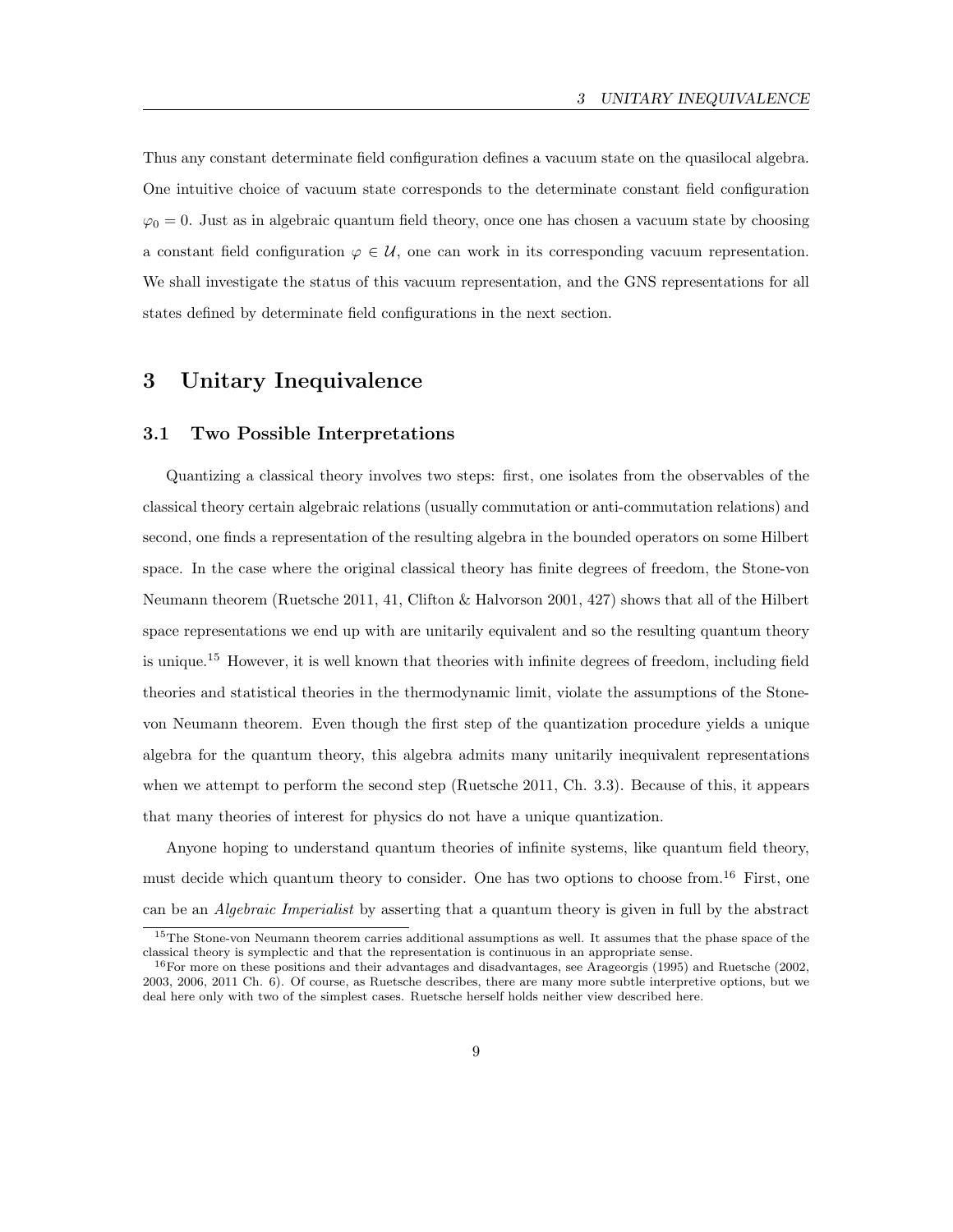algebra of observables and the states on that algebra rather than its Hilbert space representations. The abstract algebra captures a structure that all Hilbert space representations have in common, so the Algebraic Imperialist chooses to focus only on this structure. To do so is to proclaim that all the work that has been done on interpreting the Hilbert space formalism for ordinary quantum mechanics with finite degrees of freedom cannot yield a complete and adequate interpretation for the case of infinite degrees of freedom. According to the Algebraic Imperialist, "the extra structure one obtains along with a concrete representation of [A] is extraneous." (Ruetsche 2011, 132). All that matters is the abstract algebraic structure. The physically measurable quantities are given by the observables (self-adjoint elements) in  $\mathfrak{A}$ , and the physically possible states are given by the states on A.

On the other hand, if one wants to be a Hilbert Space Conservative and maintain an interpretation via the Hilbert space formalism like those usually discussed for ordinary quantum mechanics, then one must pick a particular Hilbert space representation to interpret. When one is working in the context of a particular Hilbert space  $\mathcal{H}$ , one can define the weak operator topology on  $\mathcal{B}(\mathcal{H})$ . The weak operator topology is defined by the following criterion for convergence (Halvorson 2006, 732, Ruetsche 2011, Ch. 4): a net  $\{A_i\}_{i\in\mathcal{X}}$  converges in the weak operator topology to A (written  $A_i \rightarrow A$ ) just in case for all  $\phi, \psi \in \mathcal{H}$ ,

$$
\langle \phi, A_i \psi \rangle \to \langle \phi, A \psi \rangle
$$

Recall that the GNS theorem allows us to take any  $C^*$ -algebra of observables  $\mathfrak A$  and, having chosen some state  $\omega$ , represent it via the representation  $\pi_{\omega}$  as a subalgebra  $\pi_{\omega}(\mathfrak{A}) \subseteq \mathcal{B}(\mathcal{H}_{\omega})$  for some Hilbert space  $\mathcal{H}_{\omega}$ . Using the weak operator topology on  $\mathcal{B}(\mathcal{H}_{\omega})$  as the physically relevant notion of approximation,<sup>17</sup> one can include in any algebra of observables the operators that are physically indistinguishable from or well approximated by the observables already picked out in our algebra.

<sup>&</sup>lt;sup>17</sup>The motivation for this standard practice is that in the weak operator topology, a sequence of observables well approximates (i.e. converges to) another observable just in case it approximates it with respect to all possible expectation values and transition probabilities, and hence with respect to the empirical predictions of the theory. I believe there is room to question already whether this motivation succeeds in justifying the weak operator topology (Feintzeig 2015), but one need not do so for the argument against Hilbert Space Conservatism that follows.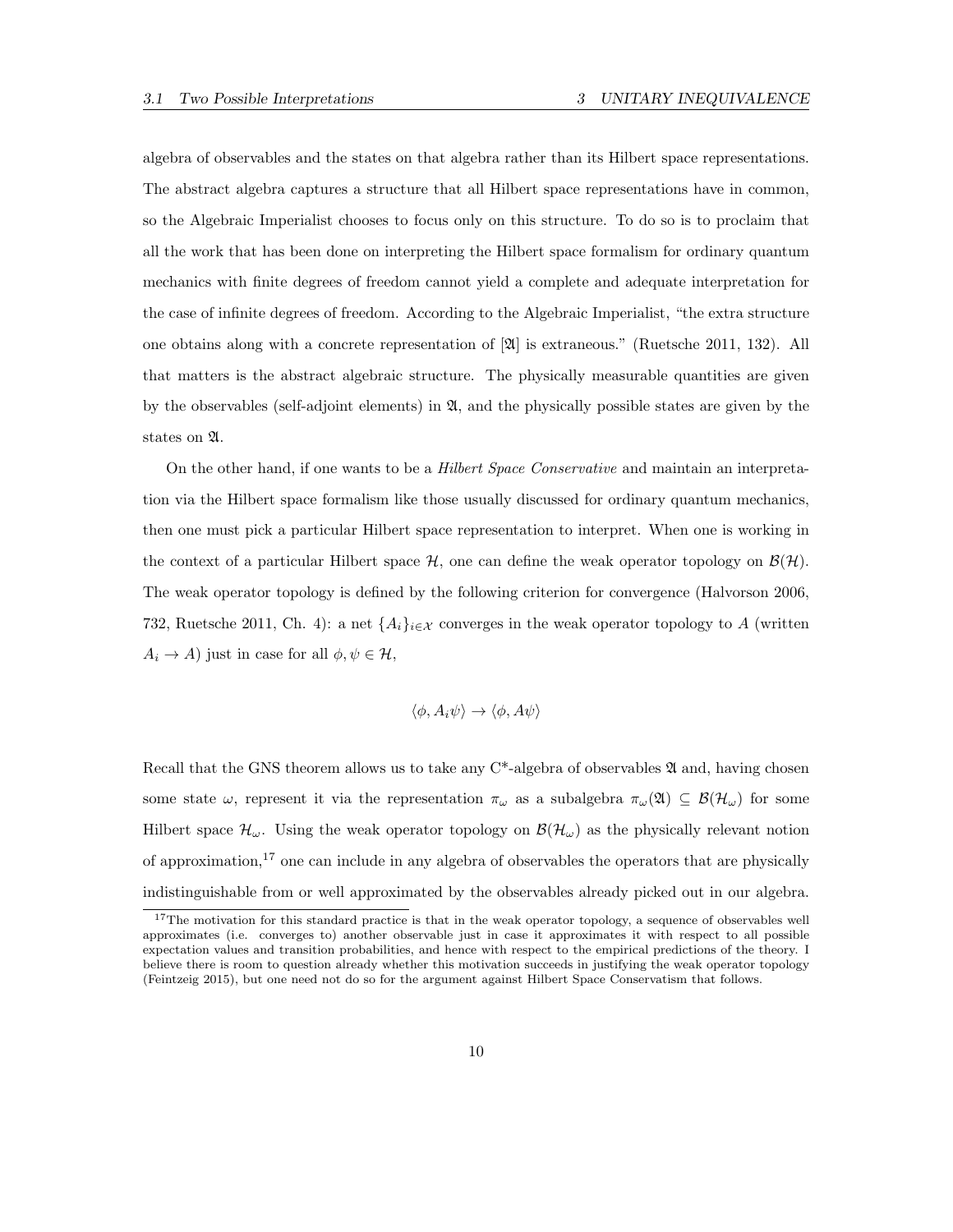To do so, we take the weak operator closure (written  $\overline{\pi_{\omega}(\mathfrak{A})}$ ) of our original algebra of observables  $\pi_{\omega}(\mathfrak{A})$ . If the state  $\omega$  that we used to take our GNS representation is pure,<sup>18</sup> then, because the representation  $\pi_{\omega}$  is irreducible,<sup>19</sup> it follows that  $\overline{\pi_{\omega}(\mathfrak{A})} = \mathcal{B}(\mathcal{H}_{\omega})$  (see Sakai 1971, Prop. 1.21.9, 52). So taking the GNS representation for a pure state and closing in the weak operator topology brings us back to the familiar situation where our observables are all of the bounded self-adjoint operators on a Hilbert space.<sup>20</sup>

For the Hilbert Space Conservative, one such particular Hilbert space representation of the abstract algebra specifies the physical possibilities. Having chosen a pure state  $\omega$  on  $\mathfrak A$  and obtained its GNS representation  $(\pi_{\omega}, \mathcal{H}_{\omega})$ , the Hilbert Space Conservative follows the standard practice in ordinary quantum mechanics (for finite degrees of freedom). For the Hilbert Space Conservative, the physically measurable quantities are the self-adjoint elements of  $\pi_{\omega}(\mathfrak{A}) = \mathcal{B}(\mathcal{H}_{\omega})$ , and the physically possible states are density operators on  $\mathcal{H}_{\omega}$ .

### 3.2 Classical Analogue

I will show that unitarily inequivalent representations are endemic to classical field theories (considered prior to any quantization procedure) and that the proper understanding of them provides an argument against Hilbert Space Conservatism. Here, I do not mean to propose a complete interpretation of classical field theories or an adequate notion of physical equivalence for them; I confine myself to displaying technical results about the existence of unitarily inequivalent representations and using them to argue against the Hilbert Space Conservative. As we will see, in a certain sense unitarily inequivalent representations are more problematic for classical field theories than quantum theories because, while in the quantum case at least the GNS representations for some pure states are unitarily equivalent, in the classical case the GNS representations of any two

<sup>&</sup>lt;sup>18</sup>A state  $\omega$  is *pure* if whenever  $\omega = a_1\omega_1 + a_2\omega_2$  for states  $\omega_1$ ,  $\omega_2$ , it follows that  $\omega_1 = \omega_2 = \omega$ .

<sup>&</sup>lt;sup>19</sup>A representation  $(\pi, \mathcal{H})$  of  $\mathfrak A$  is *irreducible* if the only subspaces left invariant under the action of  $\pi(\mathfrak A)$  are  $\{0\}$ and H.

 $20$ There is another interpretive stance that one might take if one wanted to use the tools of Hilbert space theory for physics. One might allow for reducible representations and then use either the universal representation or the reduced atomic representation of the algebra, both of which are formed by taking direct products of GNS representations (see Kadison & Ringrose 1997, p. 281). These representations lead to a position along the lines of what Ruetsche calls Universalism (Ruetsche 2011, p. 145). In this paper, I will deal only with the Hilbert Space Conservative that is committed to irreducible representations; see Feintzeig (2015) for a discussion of Universalism.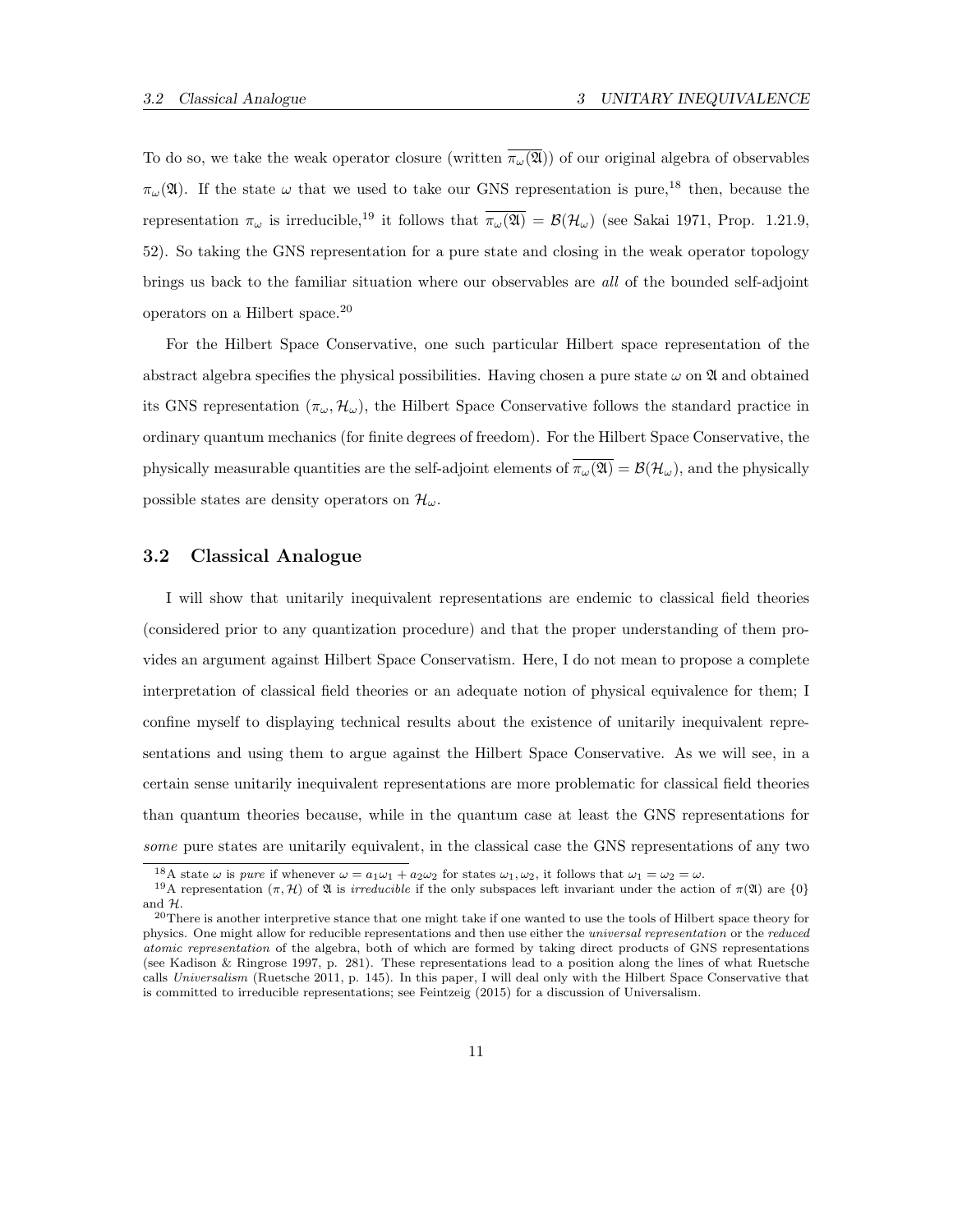distinct pure states are *always* unitarily *inequivalent*. This section assumes the setting of classical field theories set out in section 2.2.

**Proposition 3.** Let  $\varphi \in \mathcal{U}$  be a field configuration. Then the corresponding state  $\omega_{\varphi}$  (defined in section 2.2) is pure.

*Proof.* The state  $\omega_{\varphi}$  is multiplicative: if  $f, g \in \mathfrak{A}$ , then

$$
\omega_{\varphi}(fg) = (fg)(\varphi) = f(\varphi) \cdot g(\varphi) = \omega_{\varphi}(f) \cdot \omega_{\varphi}(g)
$$

 $\Box$ It follows immediately that  $\omega_{\varphi}$  is a pure state (Kadison & Ringrose 1997, 269, Thm. 4.4.1).

In particular, any vacuum state corresponding to a constant determinate field configuration is pure. The rest of the argument follows merely from the fact that the quasilocal algebra  $\mathfrak A$  is abelian.

**Proposition 4.** Let  $\mathfrak{A}$  be an abelian  $C^*$ -algebra. Let  $\omega$  be a pure state on  $\mathfrak{A}$  and let  $(\pi_{\omega}, \mathcal{H}_{\omega})$  be the GNS representation of  $\mathfrak A$  for  $\omega$ . Then  $\mathcal H_{\omega}$  is one dimensional.

*Proof.* Because  $\omega$  is pure, the GNS representation  $(\pi_{\omega}, \mathcal{H}_{\omega})$  for the state  $\omega$  is irreducible (Kadison & Ringrose 1997, 728, Thm. 10.2.3). Since  $\mathfrak A$  is abelian, any irreducible representation of  $\mathfrak A$  is on a one-dimensional Hilbert space (Kadison & Ringrose 1997, 744).  $\Box$ 

This means that the GNS representation for any pure state, and thus for the state corresponding to any determinate field configuration, is so weak that it has the power to represent only a single state as a density operator.

**Proposition 5.** Let  $\omega_1$  and  $\omega_2$  be distinct pure states on an abelian  $C^*$ -algebra  $\mathfrak{A}$ . Let  $(\pi_{\omega_1}, \mathcal{H}_{\omega_1})$ and  $(\pi_{\omega_2}, \mathcal{H}_{\omega_2})$  be the GNS representations of  $\mathfrak A$  for the states  $\omega_1$  and  $\omega_2$  with corresponding cyclic vectors  $\Omega_{\omega_1}$  and  $\Omega_{\omega_2}$ , respectively. Then  $(\pi_{\omega_1}, \mathcal{H}_{\omega_1})$  and  $(\pi_{\omega_2}, \mathcal{H}_{\omega_2})$  are unitarily inequivalent.

*Proof.* (See Kadison & Ringrose 1997, 744) Suppose there is a unitary transformation  $U: \mathcal{H}_1 \to \mathcal{H}_2$ such that for all  $A \in \mathfrak{A}$ ,

$$
U\pi_{\omega_1}(A) = \pi_{\omega_2}(A)U
$$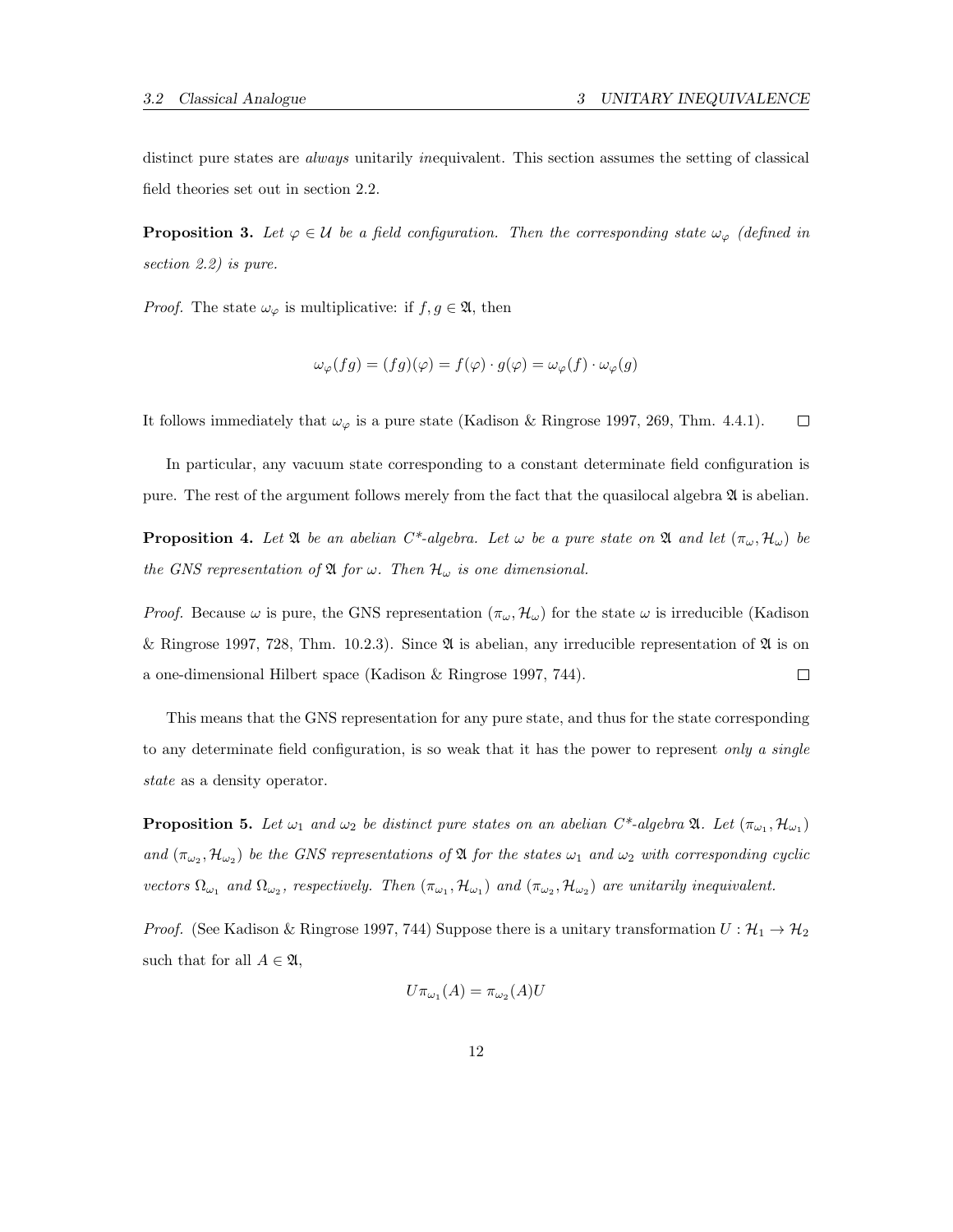$\Box$ 

Then since the Hilbert spaces are one-dimensional, it follows that  $U\Omega_{\omega_1} = e^{i\theta}\Omega_{\omega_2}$  for some  $\theta \in \mathbb{R}$ . So for all  $A \in \mathfrak{A}$ 

$$
\omega_1(A) = \langle \Omega_{\omega_1}, \pi_{\omega_1}(A)\Omega_{\omega_1} \rangle = \langle \Omega_{\omega_1}, U^{-1}\pi_{\omega_2}(A)U\Omega_{\omega_1} \rangle
$$
  
\n
$$
= \langle U\Omega_{\omega_1}, \pi_{\omega_2}(A)e^{i\theta}\Omega_{\omega_2} \rangle
$$
  
\n
$$
= \langle e^{i\theta}\Omega_{\omega_2}, e^{i\theta}\pi_{\omega_2}(A)\Omega_{\omega_2} \rangle
$$
  
\n
$$
= e^{-i\theta}e^{i\theta}\langle \Omega_{\omega_2}, \pi_{\omega_2}(A)\Omega_{\omega_2} \rangle = \langle \Omega_{\omega_2}, \pi_{\omega_2}(A)\Omega_{\omega_2} \rangle = \omega_2(A)
$$

Therefore,  $\omega_1 = \omega_2$ .

Thus, if determinate field configurations  $\varphi, \varphi' \in \mathcal{U}$  determine distinct states  $\omega_{\varphi}$  and  $\omega_{\varphi'}$ , then, since the quasilocal algebra  $\mathfrak A$  of any classical field theory is abelian, the corresponding GNS representations for  $\omega_{\varphi}$  and  $\omega_{\varphi'}$  will be unitarily inequivalent. In particular, the vacuum representation mentioned above for the vacuum state determined by the constant zero field configuration is unitarily inequivalent to the GNS representation for any distinct state. This is, in a certain sense, worse than the quantum case because while in quantum field theory a representation may include many states as density operators, in the classical case, each representation includes only a single state.

In another sense, however, unitarily inequivalent representations are less problematic because we have no prior reason to regard them as rival theories. One might think it was never a good idea to look for Hilbert space representations of classical theories in the first place. We will examine the differences between the classical and the quantum case in the next section, but first we will look in more detail to see why these unitarily inequivalent representations arise in the classical case.

The quasilocal algebra  $\mathfrak{A}$ , since it is abelian, is \*-isomorphic to  $C(\mathcal{P}(\mathfrak{A}))$ , the continuous functions on the compact Hausdorff space  $\mathcal{P}(\mathfrak{A})$  of pure states of  $\mathfrak A$  with the weak\*-topology (Kadison & Ringrose 1997, 270, Thm 4.4.3). (Recall that each determinate field configuration defines one of these pure states.) As such, each observable  $f \in \mathfrak{A}$  corresponds to a function  $\hat{f} \in C(\mathcal{P}(\mathfrak{A}))$  defined by

$$
\hat{f}(\omega) = \omega(f)
$$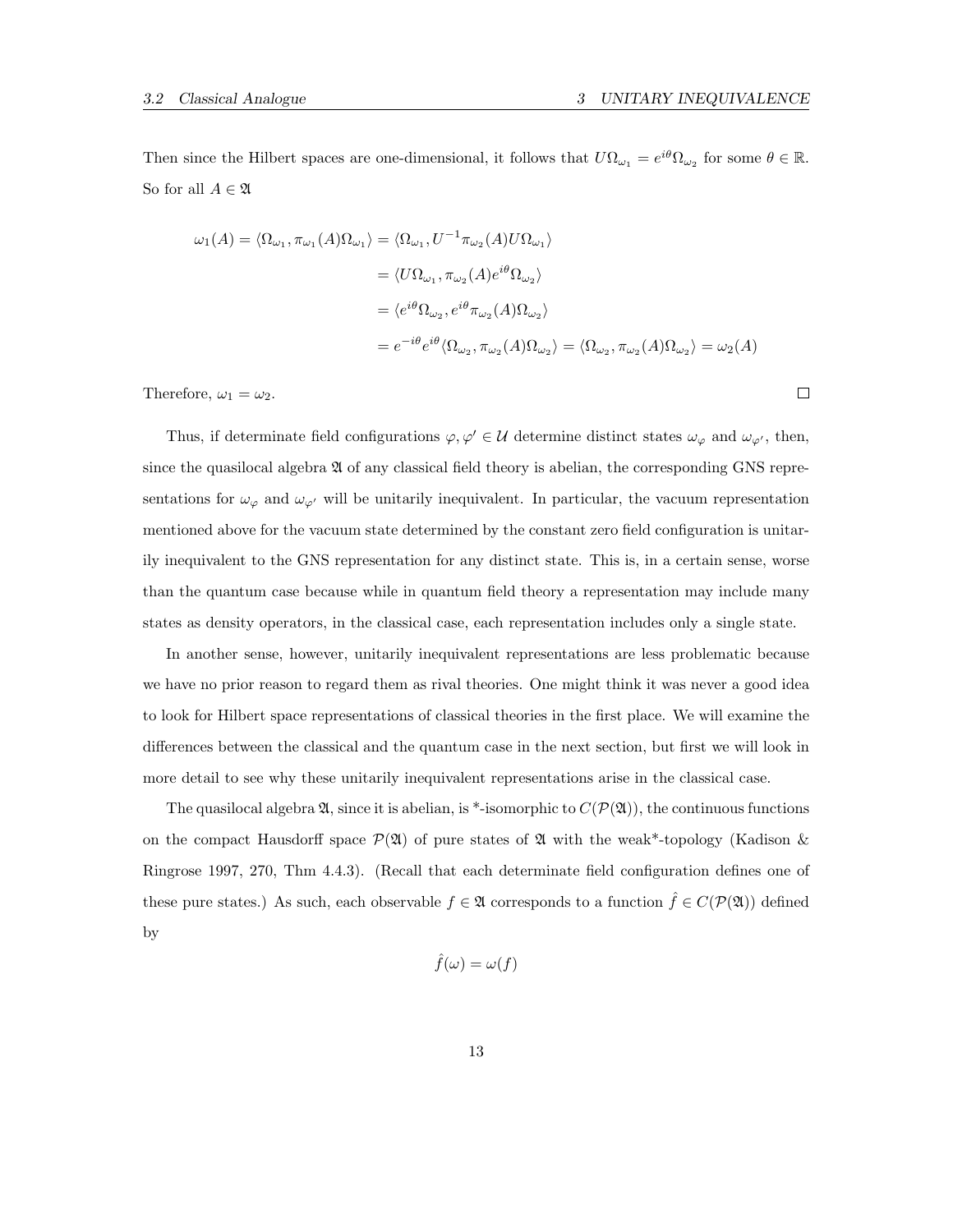for each pure state  $\omega \in \mathcal{P}(\mathfrak{A})$ . Taking the GNS representation for a pure state  $\omega$  amounts to choosing a measure on the space  $\mathcal{P}(\mathfrak{A})$  (See Kadison & Ringrose 1997, 744; Landsman 1998, 55), which defines an  $(L^2)$  inner product, hence constructing a Hilbert space as follows. By the Riesz-Markov theorem (Reed & Simon 1980, 107, Thm. IV.14), each pure state  $\omega$  on  $\mathfrak A$  corresponds to a unique regular Borel measure  $\mu_{\omega}$  on  $\mathcal{P}(\mathfrak{A})$  such that for all  $f \in \mathfrak{A}$ 

$$
\omega(f) = \int_{\mathcal{P}(\mathfrak{A})} \hat{f} d\mu_{\omega}
$$

The GNS representation of  $\mathfrak A$  for the pure state  $\omega$  is unitarily equivalent to the representation<sup>21</sup>  $(\pi_{\omega}, \mathcal{H}_{\omega})$  on the Hilbert space  $\mathcal{H}_{\omega} = L^2(\mathcal{P}(\mathfrak{A}), d\mu_{\omega})$ , with  $\pi_{\omega}$  defined by

$$
\pi_\omega: f \mapsto M_{\hat{f}}
$$

where the operator  $M_{\hat{f}}$  is defined as multiplication by the function  $\hat{f}$ , i.e. for any  $\psi \in \mathcal{H}_{\omega}$ ,

$$
M_{\hat{f}}\psi = \hat{f} \cdot \psi
$$

Furthermore, when  $\omega$  is pure,

$$
\omega(f) = \hat{f}(\omega) = \int_{\mathcal{P}(\mathfrak{A})} \hat{f} \delta(\omega)
$$

where  $\delta(\omega)$  is the point mass or delta function centered on  $\omega$ . It follows by the uniqueness clause of the Riesz-Markov theorem that  $d\mu_{\omega} = \delta(\omega)$ . Now every vector  $\psi \in \mathcal{H}_{\omega}$  is defined by a single complex number—the value of  $\psi$  on  $\omega \in \mathcal{P}(\mathfrak{A})$ —which shows that  $\mathcal{H}_{\omega}$  is one-dimensional (Prop. 4). Each observable  $f \in \mathfrak{A}$  is represented on this Hilbert space via  $\pi_{\omega}$  as the value that  $\hat{f}$  takes at  $\omega$ , i.e. the complex number  $\hat{f}(\omega) = \omega(f)$ . Notice that the representation  $\pi_{\omega}$  will in general not be faithful, i.e. not one-to-one, because multiple observables may be assigned the same expectation value by the state  $\omega$ . Choosing a distinct pure state with which to take the GNS representation amounts to

<sup>&</sup>lt;sup>21</sup>Here, the relevant cyclic vector  $\Omega_{\omega}$  is the constant unit function.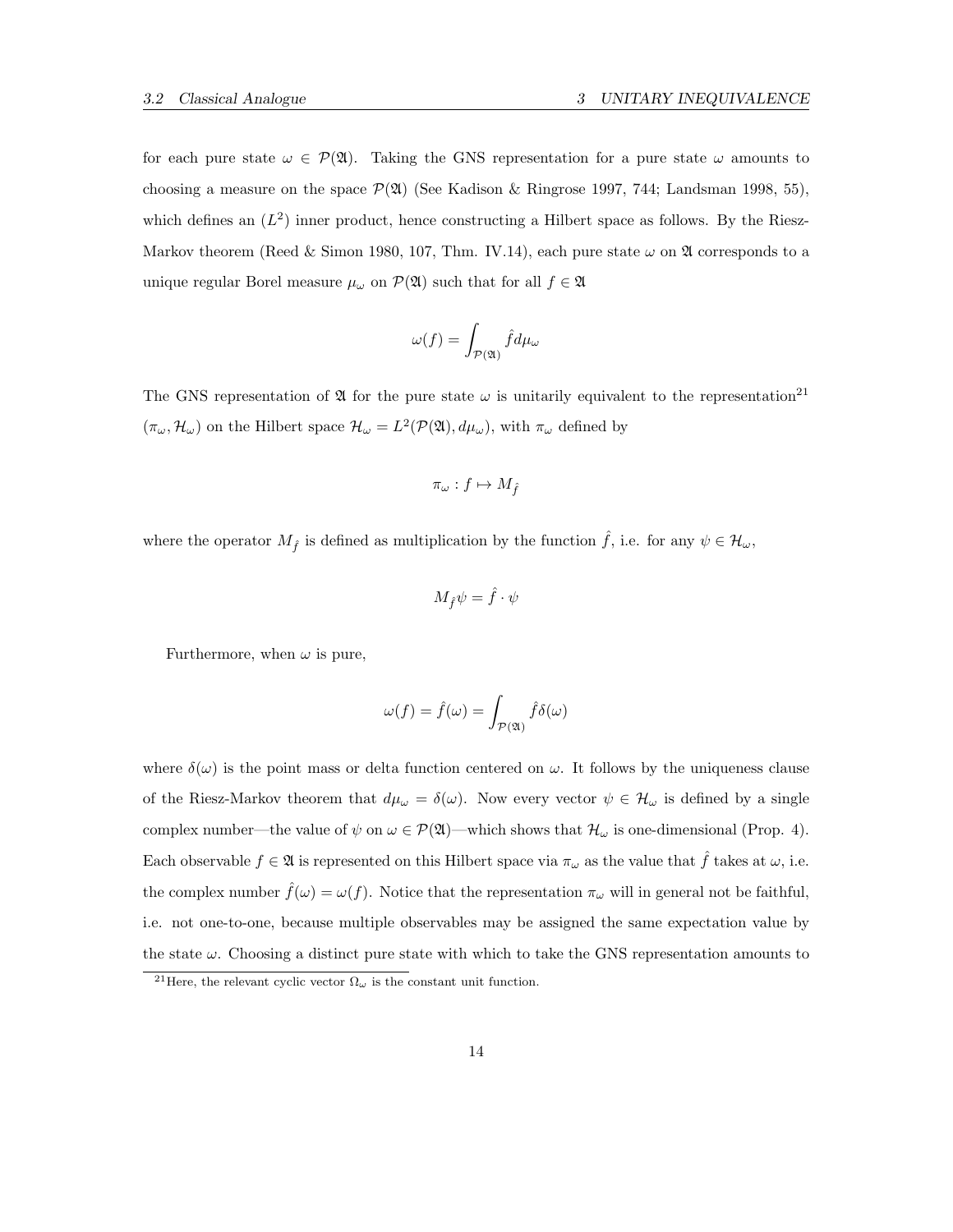choosing a distinct measure on  $\mathcal{P}(\mathfrak{A})$ , which means that some observable will be represented as a different complex number, and hence the representations will be unitarily inequivalent (Prop. 5).

I believe these propositions yield a straightforward argument against the Hilbert Space Conservative in the classical case. The argument begins from a single, extremely weak premise: every classical field theory admits multiple distinct solutions to its governing equations of motion, yielding multiple possible determinate field configurations and hence, multiple distinct states. Each GNS representation for a pure state on  $\mathfrak{A}$ , because it is one-dimensional, has only the resources to represent a single state as a density operator; any other state can only be represented as a density operator on the Hilbert space of a unitarily inequivalent (irreducible) representation of the algebra. By focusing only on one particular representation, the Hilbert Space Conservative would have to deny the existence of multiple distinct states, which is absurd.

We see that the problem for the Hilbert Space Conservative is that they do not have access to resources powerful enough to represent all of the states that are physically possible or physically significant, and the classical case illustrates this emphatically. The Algebraic Imperialist, on the other hand, always has access to all of the states on the algebra. The obvious solution to the problem of unitarily inequivalent representations for the classical case is to not limit oneself to a particular irreducible representation, because no representation will suffice for representing more than a single state.

It is worth noting the broader significance of unitarily inequivalent representations in the classical case beyond the Conservative-Imperialist debate; this will help us to understand the role that a representation is playing in the theory. Whenever two states give rise to unitarily inequivalent irreducible GNS representations, one says that there is a superselection rule between those two states (see Earman 2008). One way of explaining the physical significance of this statement is that when there exists a superselection rule between two states, they cannot be coherently formed into a superposition. For example, there is a superselection rule in quantum mechanics between states with integer and half-integer angular momentum. In the classical case, the fact that the GNS representations of any distinct pure states are unitarily inequivalent implies that, in the same sense, there is a superselection rule between any distinct pure states. This corresponds to the fact that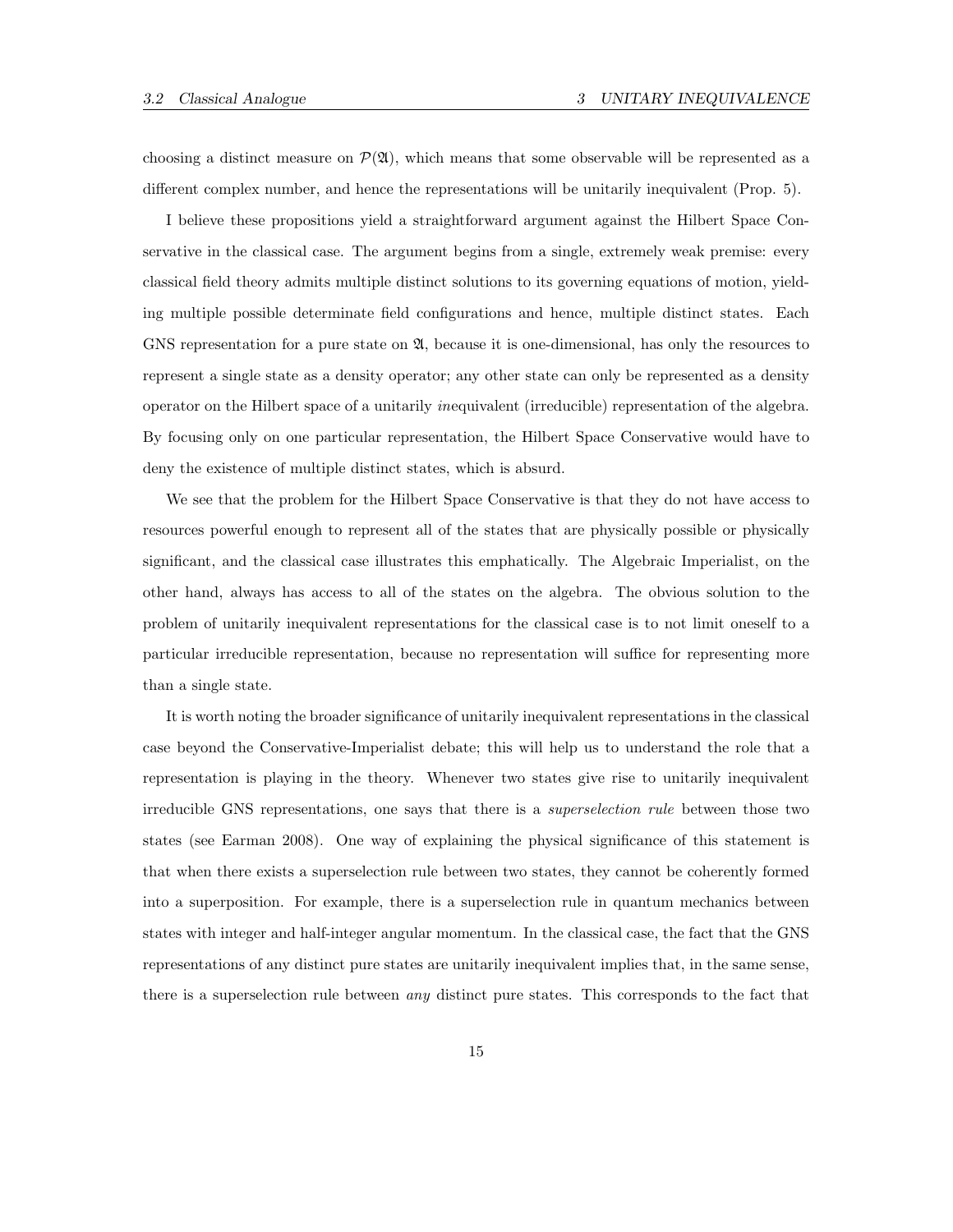classical physics does not allow for coherent superpositions, or in other words that superposition is a strictly quantum phenomenon (Landsman 1991,  $5354$ ).<sup>22</sup> The above propositions show a sense in which one can derive this fact—that classical and quantum physics differ in allowing coherent superpositions—from the basic structure of the relevant algebras of observables.

The classical case helps us to see that a representation is a tool that focuses in on some particular states while ignoring others. Namely, a representation focuses in on a set of states that can be formed into coherent superpositions. In the quantum case, because there are nontrivial superpositions, we end up with representations on a nontrivial Hilbert space; but in the classical case, because there are no superpositions, taking a representation focuses us on only a single state. Since in both cases representations are giving us physical information about when superpositions can be formed, this gives us reason to believe that representations have a similar physical significance in the classical and the quantum case—it just so happens that classical states behave differently than quantum ones in that they cannot be formed into superpositions. The above results then show that we should not think of a representation as a full theory as the Hilbert Space Conservative would have us do. Rather, we should think of a representation as some part of the theory containing only a subcollection of all of the states the theory deems possible—namely, a subcollection of states that can be coherently superposed with each other.

### 3.3 Are quantum theories different?

Even if Conservativism is untenable in the classical case, one might still contend that the quantum case is sufficiently different that Conservatism is tenable there. For example, one might point to the fact that the algebras of observables used in quantum theories are typically *simple*, i.e. they have no non-trivial two-sided ideals.<sup>23</sup> This implies that every irreducible representation of the algebra is faithful, which is in stark contrast to the classical case in which (as we saw above) every irreducible representation fails to be faithful because the Hilbert space is one-dimensional. Hence, one might contend that even if my argument is sound in the classical case, the quantum case is

<sup>22</sup>Superselection sectors are also sometimes thought to have some extra dynamical significance. In the classical case, unitarily inequivalent representations are only significant for the notion of superposition and not for dynamics.

<sup>&</sup>lt;sup>23</sup>A two-sided ideal is a subalgebra  $\mathfrak{I} \subseteq \mathfrak{A}$  such that for all  $A \in \mathfrak{I}$  and  $B \in \mathfrak{A}$ , we have  $AB \in \mathfrak{I}$  and  $BA \in \mathfrak{I}$ .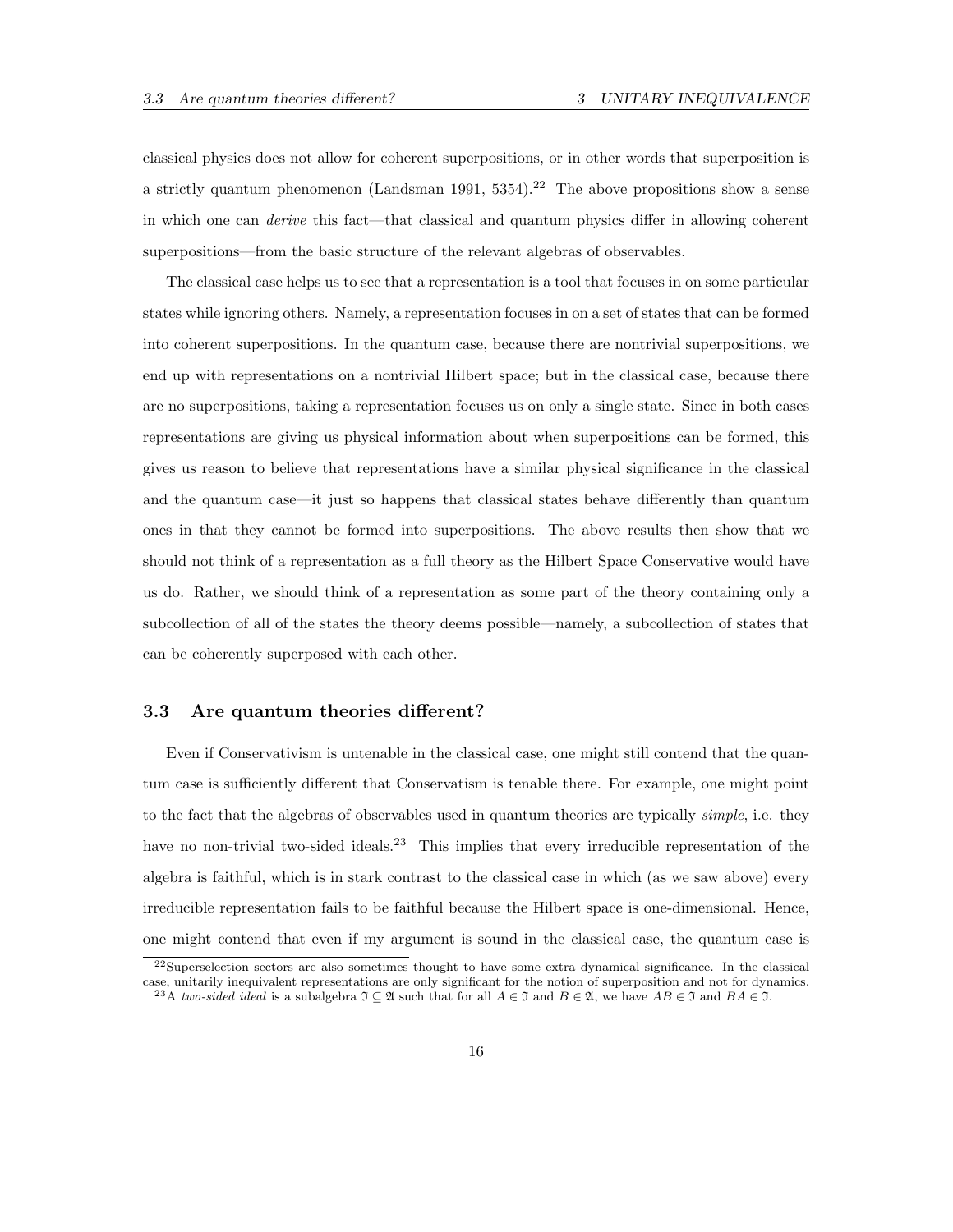different enough that the argument will not apply.

The quantum case is certainly different in many respects, but (as mentioned in section 2.2) we have reason to want to understand classical and quantum theories as being part of a unified framework, as many of the practitioners of the theory do (Summers & Werner 1997; Landsman 2006). Insofar as we understand algebraic classical and quantum theories to fit into this unified framework with at least some basic shared interpretive assumptions, we can ask about the significance of certain mathematical operations that we can perform on both theories.

One might worry that the algebraic framework is not unified enough to allow for this kind of analysis. The pointwise multiplication operation of the classical algebra of observables leaves out much of the information encoded in the classical theory—specifically the dynamical information, which may be encoded (for example) in a Poisson bracket defined on the relevant phase space. On the other hand, in the quantum algebra, the noncommutative multiplication operation might be understood as encoding dynamical information because the Poisson bracket plays a fundamental role in defining the canonical commutation relations of the quantum theory. I think this is a real difference between the physical significance of the classical and quantum algebras, but it does not change the status of the arguments given in this paper. Here we have considered the unified algebraic framework only as a tool for representing the possible states and observables of the theory, without any consideration of the dynamics. This is all the information we need to answer questions that others have posed about physical equivalence and translatability between different representations (Clifton & Halvorson 2001; Ruetsche 2011; Baker 2011). The objection that classical multiplication does not contain dynamical information is irrelevant because none of the arguments here depend on dynamics at all.

Given that quantum and classical theories do fit into a unified framework, and given that this framework suffices for many scientific purposes, the analysis of the classical case at least shifts the burden of proof and leads one to question the Conservative's position. I believe it is absolutely obvious that in the classical case the Hilbert Space Conservative does not have access to enough states. This puts a burden on the Conservative even in the quantum case to show that she can represent enough states.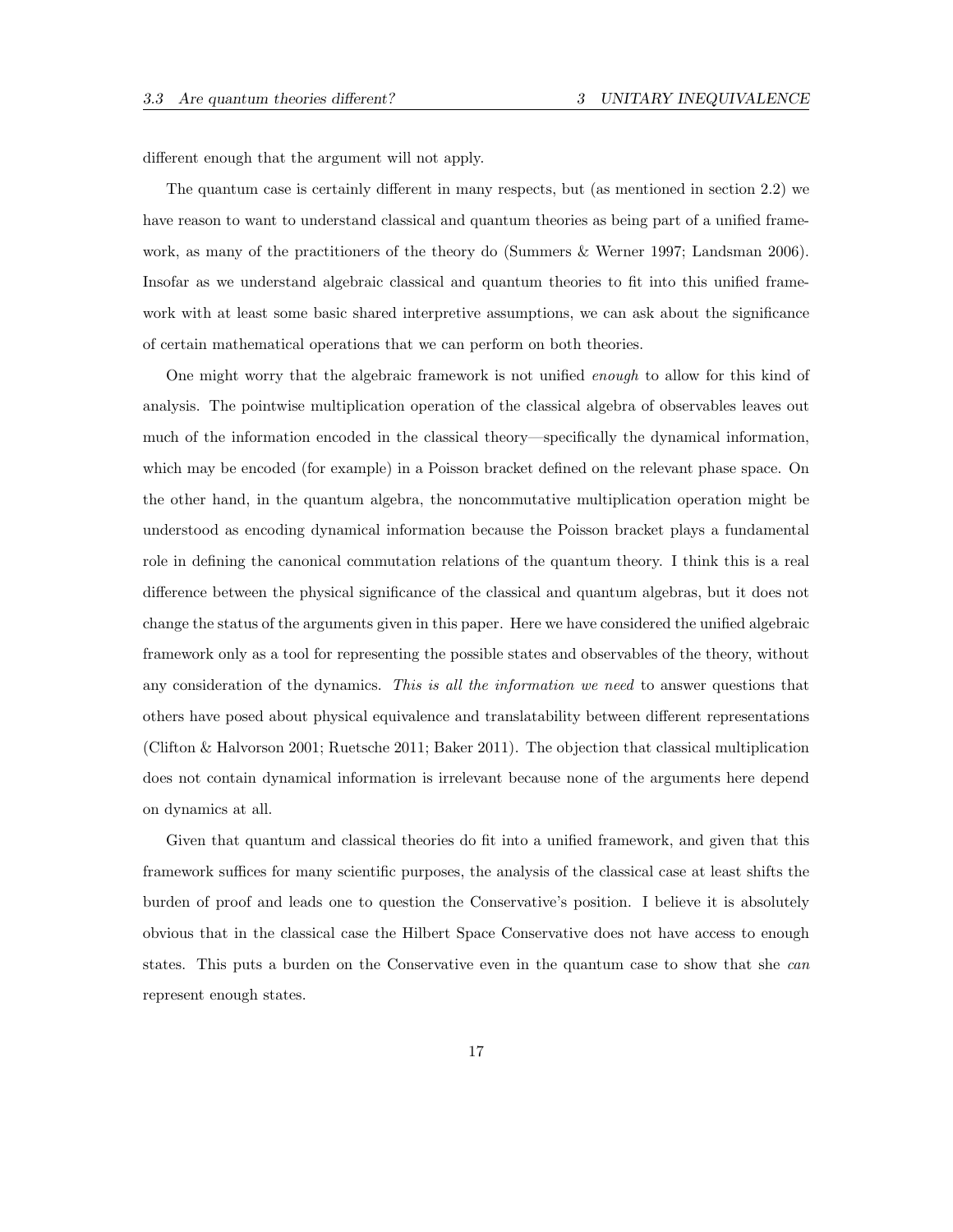But when the Hilbert Space Conservative about quantum theories faces this question, we find that (regardless of the differences between the classical and the quantum) she cannot represent enough states in the quantum case. This claim is not new; Ruetsche (2002, 364; 2003, 1338; 2006, 480) argues at length for this conclusion, as follows. The GNS representations of certain physically significant pure states in quantum field theory and quantum statistical mechanics are unitarily inequivalent. For example, the GNS representations of states corresponding to different pure thermodynamic phases are unitarily inequivalent. This implies that neither of the Hilbert spaces of the individual representations can represent the other state as a density operator, and so neither Hilbert space can represent the other state as a physical possibility. A Hilbert Space Conservative, having chosen one particular pure state through which to consider the GNS representation, must deny that states which cannot be represented on the Hilbert space of that representation are physically possible. So, for example, a Hilbert Space Conservative can never judge different pure thermodynamic phases to be physically possible and hence can never give an explanation of phase transitions, which would require the coexistence of distinct phases (see Ruetsche 2002, 2003). The Hilbert Space Conservative cannot recover these physically significant explanations precisely because she cannot countenance all of the physically relevant states. As we have seen, this is exactly the same feature that leads to the downfall of Hilbert Space Conservatism in the classical case.

## 4 Conclusion

We have seen that classical theories can be formulated in the algebraic framework, and when we do so we find that the GNS representations of any two distinct pure states are unitarily inequivalent. The Hilbert Space Conservative uses only one of these GNS representations so she can only represent a single state as physically possible. Since all classical theories contain more than one state, this implies that the Hilbert Space Conservative cannot represent all possible states of the theory. This argument is exactly analogous to ones that Ruetsche gives in the quantum case (Ruetsche 2002, 2003, 2006, 2011), and I believe my arguments only bolster her conclusion. This is important because even though the arguments in the quantum case are well known, some (Baker 2011; Baker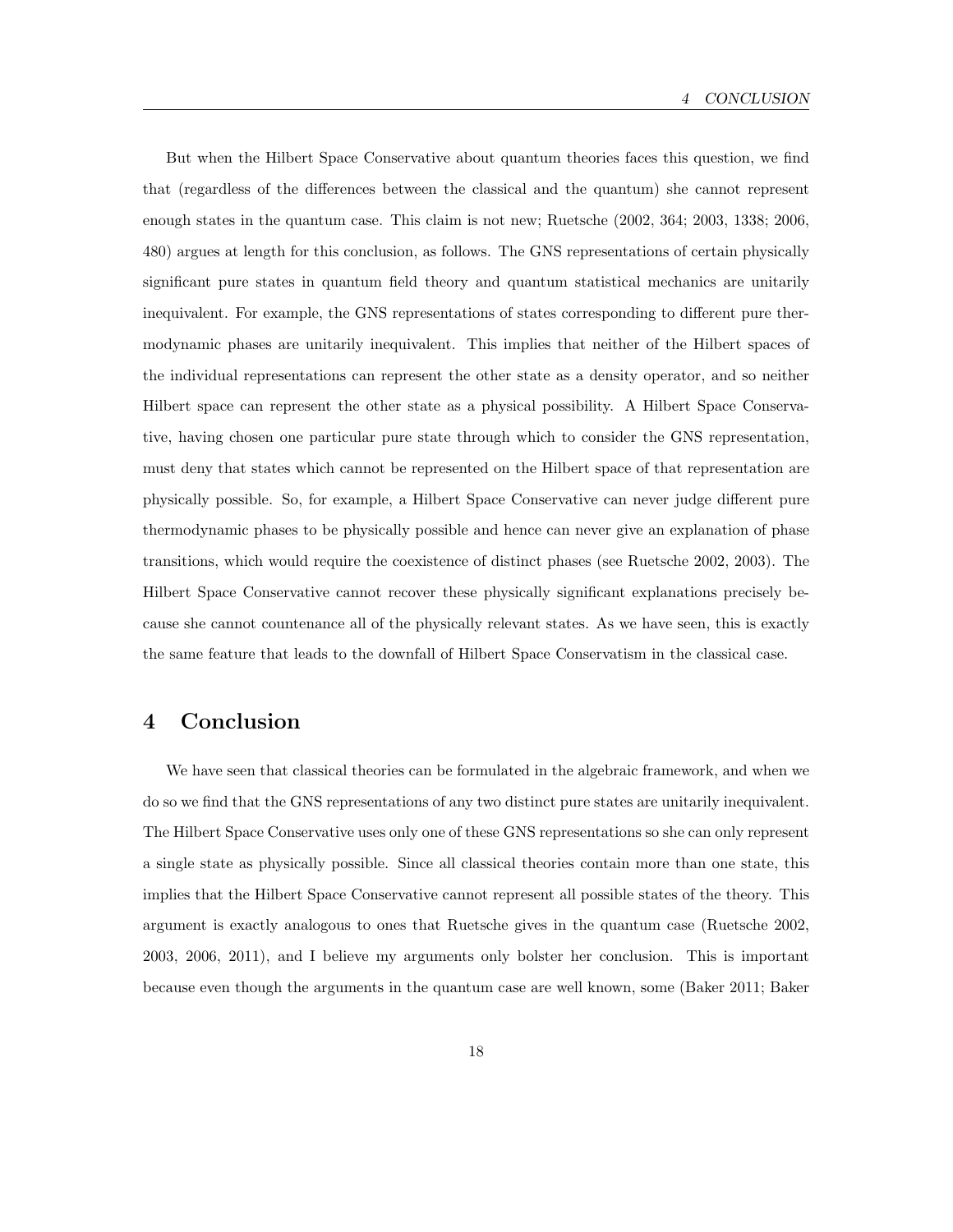& Halvorson 2013) continue to discuss Conservatism as if it were a viable option. Here, I hope to have shown, by consideration of the classical case, that Ruetsche's arguments against Hilbert Space Conservatism are already strong enough to defeat that position. Her arguments really do show, as is evident from the analogous argument in the classical case, that the Hilbert Space Conservative fails to represent all physically significant states, and it follows that Conservatism is untenable.

Even though I claim this argument rules out Hilbert Space Conservatism, it does not immediately lead one to Algebraic Imperialism. Ruetsche provides an important argument against Algebraic Imperialism, which leads her to an alternative "adulterated interpretation" (Ruetsche 2011). I will show briefly that this argument against Algebraic Imperialism does not apply in the classical case.

Ruetsche asserts that the Algebraic Imperialist does not have the resources to represent all of the physically possible observables. The Hilbert Space Conservative, having privileged some pure state  $\omega$  and its GNS representation  $(\pi_{\omega}, \mathcal{H}_{\omega})$ , acquires all of the observables (which Ruetsche terms parochial observables) in  $\overline{\pi_{\omega}(\mathfrak{A})} = \mathcal{B}(\mathcal{H}_{\omega})$ . Many of these observables have real physical import (e.g., the temperature observable) but have no analogue in the abstract algebra. So the Hilbert Space Conservative gains access to more observables than the Algebraic Imperialist. These observables are physically significant, e.g. for giving explanations of thermodynamic phase transitions. According to Ruetsche, the Algebraic Imperialist runs into a problem because she cannot recognize these operators as physically possible observables, and so cannot vindicate such explanations.

However, the argument against Algebraic Imperialism does not apply in the classical case. In the classical case, no such parochial observables appear in the GNS representation of any pure state. Since the GNS representation  $(\pi_\omega, \mathcal{H}_\omega)$  for any pure state  $\omega$  is one-dimensional, and since  $\pi_{\omega}(\mathfrak{A})$  contains the identity operator and is closed under scalar multiplication by complex numbers, it follows that  $\pi_{\omega}(\mathfrak{A}) = \mathcal{B}(\mathcal{H}_{\omega})$ , and so the representation exhausts the possible observables on  $\mathcal{H}_{\omega}$ . In this case,  $\overline{\pi_{\omega}(\mathfrak{A})} = \pi_{\omega}(\mathfrak{A})$ , which means that there are no parochial observables. In other words every observable the Hilbert Space Conservative recognizes has an analogue in the abstract algebra, so the Algebraic Imperialist recognizes that observable too. $^{24}$ 

The road is now paved to be an Algebraic Imperialist in the classical case. I believe that these  $^{24}$ Admittedly, this argument works *only for the classical case*. See Feintzeig (2015) for a general solution.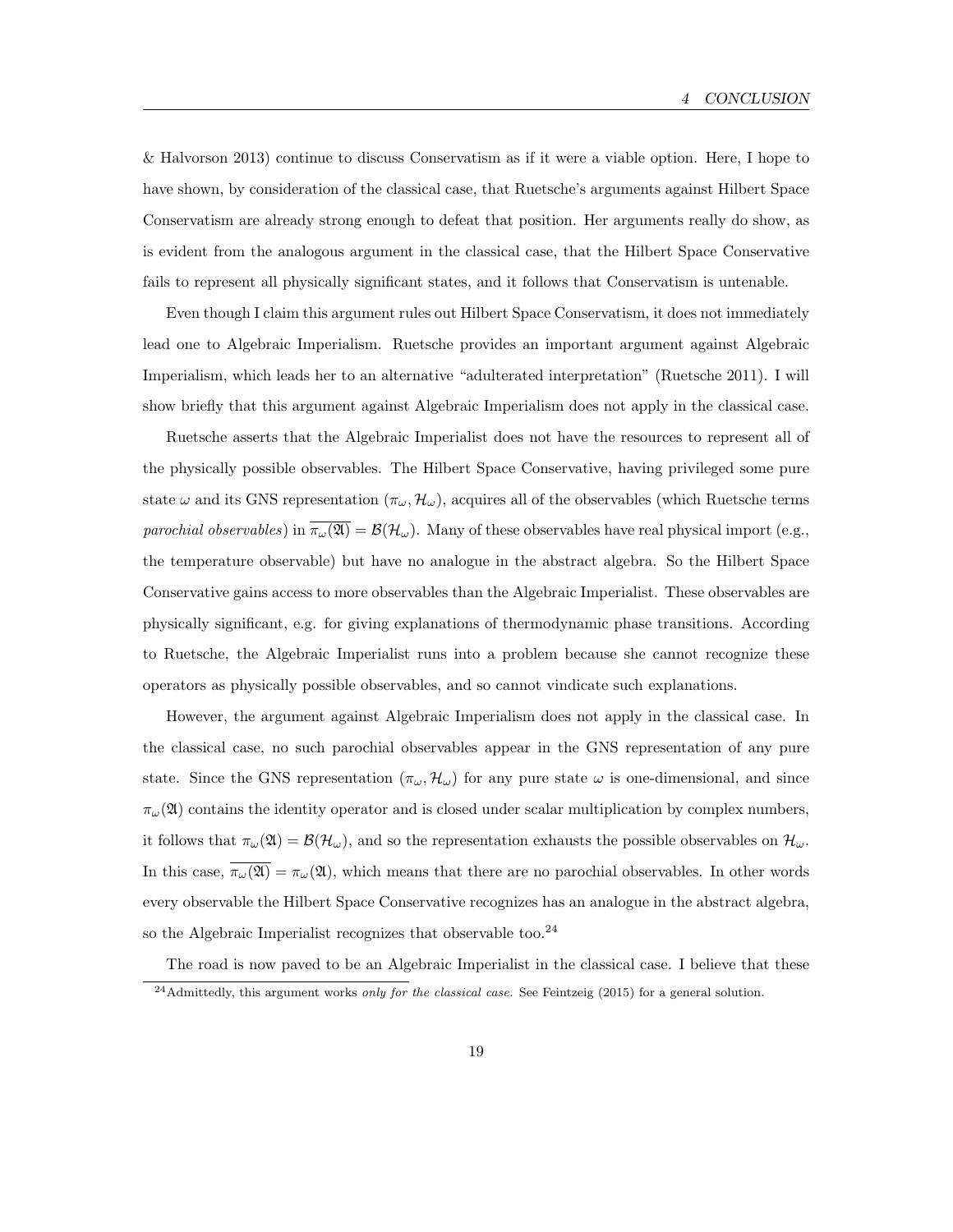arguments help us understand the algebraic formalism more generally and that they push us toward Algebraic Imperialism in the quantum case as well. At the very least, the failure of Hilbert Space Conservatism that we've seen in this paper should force us to reconsider Algebraic Imperialism in the quantum case.

## References

- [1] Arageorgis, A. 1995. Fields, Particles, and Curvature: Foundations and Philosophical Aspects of Quantum Field Theory in Curved Spacetime. PhD diss., University of Pittsburgh.
- [2] Baker, D. 2011. "Broken Symmetry and Spacetime." Philosophy of Science. 78.1: 128-48.
- [3] Baker, D. and H. Halvorson. 2013. "How is spontaneous symmetry breaking possible? Understanding Wigner's theorem in light of unitary inequivalence." Studies in the History and Philosophy of Modern Physics. 44.4: 464-9.
- [4] Brunetti, R., K. Fredenhagen, and P. Ribeiro. 2012. "Algebraic Structure of Classical Field Theory I." arXiv:1209.2148v2.
- [5] Clifton, R. and H. Halvorson. 2001. "Are Rindler Quanta Real? Inequivalent Particle Concepts in Quantum Field Theory". British Journal for the Philosophy of Science. 52: 417-70.
- [6] Earman, J. 2008. "Superselection Rules for Philosophers." Erkenntnis. 69: 377-414.
- [7] Feintzeig, B. 2015. "Toward an Understanding of Parochial Observables." Unpublished Manuscript.
- [8] Halvorson, H. 2006. "Algebraic Quantum Field Theory," in Handbook of the Philosophy of Physics, eds. J. Butterfield and J. Earman, 731-864, New York: North Holland.
- [9] Kadison, R. and J. Ringrose. 1997. Fundamental of the Theory of Operator Algebras, Providence, RI: American Mathematical Society.